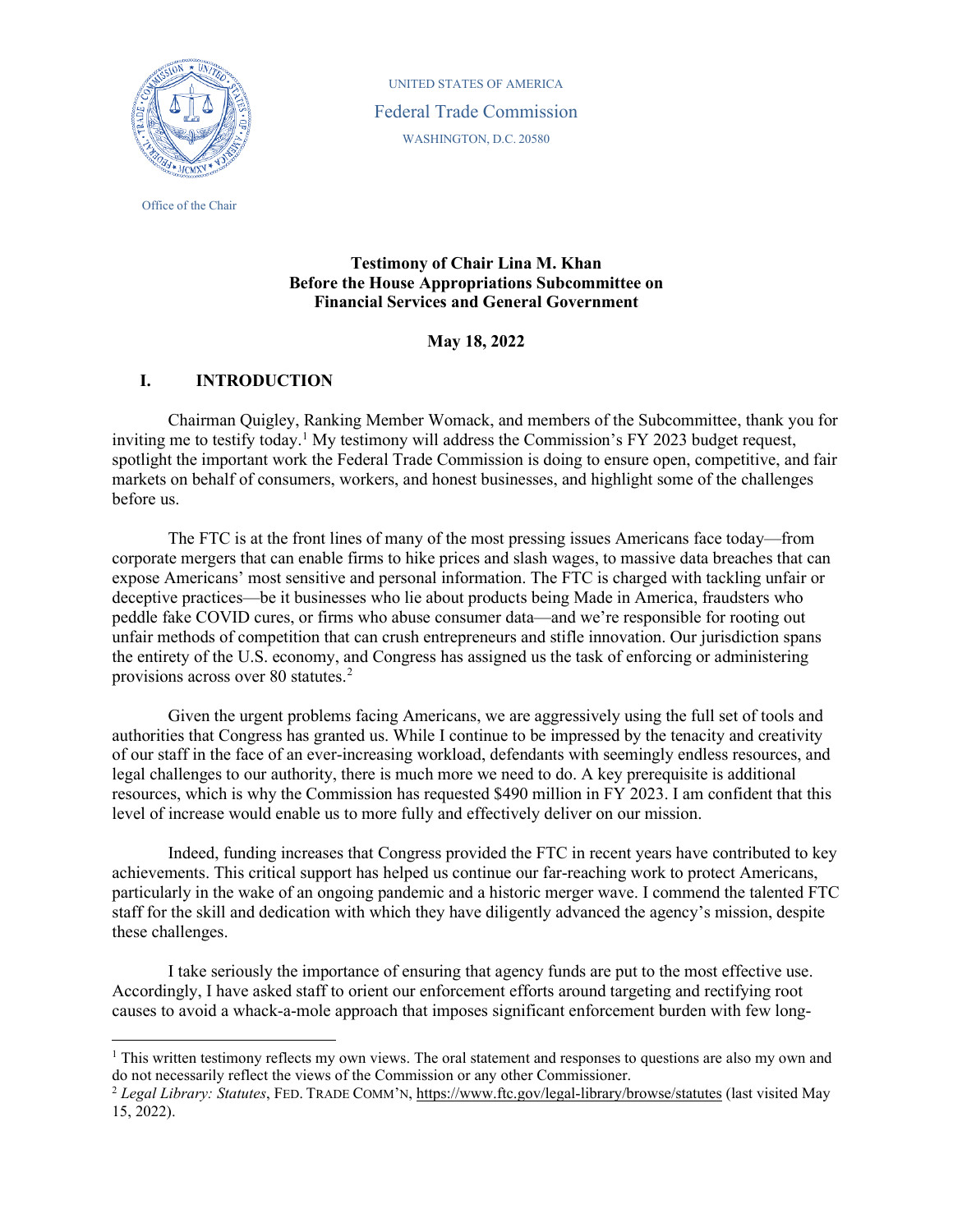term benefits. We are also ensuring that our work is tackling the most significant harm across markets, particularly by dominant firms whose business practices affect huge swaths of Americans. Lastly, we are focused on the need to be forward-looking in anticipating problems and taking swift action, especially as it concerns next-generation technologies and nascent markets across sectors. Orienting our work around these principles can help maximize our efficacy.

### **I. BUDGET AND RESOURCES**

 Instead, per-transaction filing fees have stagnated for 20 years, even as the economy and the size of the deals have ballooned.<sup>[4](#page-1-1)</sup> Recent trends—with a historic surge in merger filings<sup>[5](#page-1-2)</sup> and spikes in reported additional resources. Currently, the FTC has around 1,200 employees. The FTC's full-time employee headcount fell in 2017 and 2018, and the total headcount today remains about two-thirds of what it was at the beginning of 1980.[3](#page-1-0) Meanwhile, the scope of investigation and litigation discovery has expanded exponentially over recent decades, with voluminous electronic submissions demanding substantial staff resources. Mergerfiling fees have also failed to keep pace with the exponential increases in dollar volume of each filing. consumer fraud<sup>[6](#page-1-3)</sup>—have only underscored both the importance of our work and the critical need for

 additional resources. The FTC's enacted budget for FY 2022 is \$376.5 million, which will fund 1,225 FTEs. For FY 2023, the FTC is requesting \$490.0 million and 1,440 FTEs. This request to increase our budget by \$113.5 million will fund an additional 215 FTEs and enable us to address in part the increased demand on agency staff and resources. During FY 2022, we plan to grow by approximately 85 FTEs, taking us from 1,140 FTEs to 1,225. This will cover approximately 28% of the 300 FTEs requested in our FY 2023 our FY 2022 FTE level of 1,225. For FY 2023, we plan to deploy existing hiring strategies to build on the budget request. That will leave approximately 215 FTEs to hire, or growth of approximately 18% over growth started in FY 2022 to recruit any additional FTEs the agency may receive in the FY 2023 budget.

 nimbler workforce that will work seamlessly on both consumer protection and competition matters. Fully executing on our mission requires that our analytical capabilities keep up with changing market realities, and this budget request accordingly seeks to better position us to recruit a range of experts, including financial analysts, technologists, and others. These skills will allow us to continue building in-house practices. This budget request leverages the agency's existing Regional Office structure to expand the agency's candidate pool and community presence, promote the expansion of telework, and implement a expertise, supporting our ability to conduct market-wide inquiries and scrutinize emerging business

 practices. The FY 2023 budget request also funds additional expert witness levels commensurate with the additional FTE levels, given our need to support expert work in litigation, particularly in cases against large, well-financed defendants.

Additionally, the FTC seeks additional resources for systems modernization and infrastructure

<span id="page-1-0"></span><sup>&</sup>lt;sup>3</sup> *FTC Appropriation and Full-Time Equivalent (FTE) History*, FED. TRADE COMM'N[, https://www.ftc.gov/about](https://www.ftc.gov/about-ftc/bureaus-offices/office-executive-director/financial-management-office/ftc-appropriation)[ftc/bureaus-offices/office-executive-director/financial-management-office/ftc-appropriation \(](https://www.ftc.gov/about-ftc/bureaus-offices/office-executive-director/financial-management-office/ftc-appropriation)showing 1719 FTE in 1980 and 1123 FTE in 2021) (last visited May 17, 2022).

<span id="page-1-1"></span> $4$  Id.

<span id="page-1-2"></span><sup>&</sup>lt;sup>5</sup> In fiscal year 2021, the FTC and DOJ received notice of 3,520 transactions. This represents a 66% increase over the 10-year high.<br><sup>6</sup> Over the past five years, annual consumer complaints we receive has increased from 2.9 to 5.7 million. Consumer

<span id="page-1-3"></span>fraud reports alone increased from 1.3 to 2.8 million and reported consumer fraud losses exploded from \$1.1 billion in 2017 to over \$5 billion in 2021.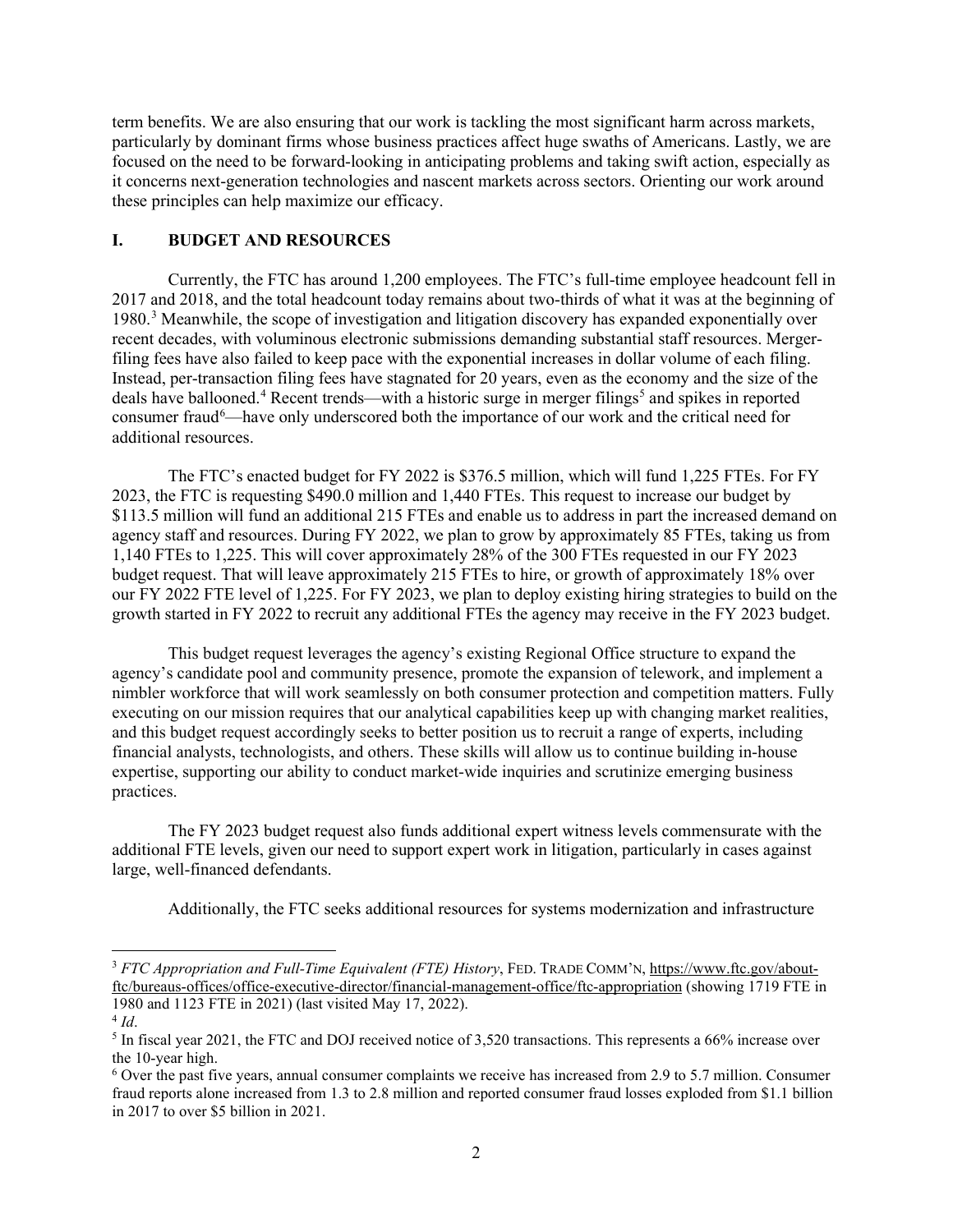upgrades to support a larger decentralized workforce. The FTC requests funding to support the necessary mission, like the comprehensive complaint database known as the Consumer Sentinel Network, which is accessible to law enforcement agencies across the country and internationally. equipment and overhead for the additional FTEs and to modernize applications that directly support our

 accessible to law enforcement agencies across the country and internationally. The FTC's budget request would be offset by fees collected from HSR filings. When possible, the agency collects money to return to harmed consumers. During FY 2021, the FTC returned \$607 million in to Treasury. Civil penalty collections returned to Treasury totaled \$146 million. nonentity collections to consumers and the U.S. Treasury General Fund. Redress disbursements to harmed consumers during FY 2021 totaled \$453 million,<sup>7</sup> with an additional \$8 million in disgorgements

 nonmerger competition law enforcement actions and an estimated \$1.5 billion through its consumer protection law enforcement actions.<sup>8</sup> For FY 2021, every \$1 of the FTC's cost returned an estimated \$36 in FTC-provided benefits to consumers. I expect that a larger budget would position us to further improve Throughout FY 2021, the FTC saved consumers an estimated \$2.4 billion through its merger and on this already impressive return on investment.

### **II. COMPETITION MISSION**

 Law enforcement to block unlawful mergers or halt unfair methods of competition can contribute to lower compete on the merits. Robust enforcement of the antitrust laws delivers enormous benefits for the American public. prices and higher wages, while preserving quality and access. Strong enforcement can also promote entrepreneurship and new business growth, enabling start-ups and small businesses the opportunity to

Over recent years, empirical research has shown that significant consolidation has undermined fair, open, and competitive markets, enabling firms to hike prices and lower wages, while also sapping investment, reducing innovation, and undermining entrepreneurship and new business formation.<sup>9</sup> Recent events have also underscored the ways in which a lack of competition can render our supply chains more brittle, leaving us less resilient in the face of shocks,<sup>10</sup> and the Department of Defense has recently stated

<span id="page-2-0"></span>decrease due to the loss of the ability to obtain monetary relief under Section 13(b). 7 All of the redress disbursements in FY 2021 were from cases that were resolved prior to the Supreme Court's April 2021 decision in *AMG Capital Management, LLC. v. FTC*, 141 S. Ct. 1341 (2021), which invalidated the Commission's ability to obtain refunds for consumers under Section 13(b) of the FTC Act. Once the Commission completes distribution of funds obtained in cases resolved prior to *AMG*, future Commission distributions will

<span id="page-2-1"></span> non-merger enforcement). For more details on measurement and data quality, see the *FTC Data Quality Appendix*,  $\delta$  These estimates were calculated based on performance measures 1.1.3 (consumer savings from consumer protection law enforcement), 2.1.3 (consumer savings from merger enforcement), and 2.1.5 (consumer savings from FED. TRADE COMM'N[, https://www.ftc.gov/reports/2018-2022-performance-data-quality-appendix](https://www.ftc.gov/reports/2018-2022-performance-data-quality-appendix) (last visited May 12, 2022).

<span id="page-2-2"></span> No. 24395, 2018); Simcha Barkai, *Declining Labor and Capital Shares*, 75 J. FIN. 2421, 2422-45, 48 (2020); Jan De ECON. ACTIVITY 89, 95–97 (2017); *see also* IAN HATHAWAY & ROBERT E. LITAN, WHAT'S DRIVING THE DECLINE IN THE FIRM FORMATION RATE? A PARTIAL EXPLANATION (Nov. 2014). 9 See, e.g., José A. Azar et al*.*, *Concentration in US Labor Markets* 13 (Nat'l Bureau of Econ. Res., Working Paper Loecker et al., *The Rise of Market Power and the Macroeconomic Implications*, 135 Q.J. ECON. 561, 644 (2020); Germán Gutiérrez & Thomas Philippon, *Investmentless Growth: An Empirical Investigation*, BROOKINGS PAPER ON

<span id="page-2-3"></span> *Spending Power*, NBC NEWS (Oct. 13, 2021), [https://www.nbcnews.com/business/consumer/struggle-fix-supply-](https://www.nbcnews.com/business/consumer/struggle-fix-supply-chain-small-businesses-fear-losing-out-larger-n1281467)<sup>10</sup> Ben Popken, *In Struggle to Fix Supply Chain, Small Businesses Fear Losing Out to Larger Companies With More* [chain-small-businesses-fear-losing-out-larger-n1281467;](https://www.nbcnews.com/business/consumer/struggle-fix-supply-chain-small-businesses-fear-losing-out-larger-n1281467) Kerem Inal, *Supply Chain Problems Forcing Small Businesses to Change How They Operate*, ABC NEWS (Oct. 24, 2021), [https://abcnews.go.com/Business/supply-](https://abcnews.go.com/Business/supply-chain-problems-forcing-small-businesses-change-operate/story?id=80713564)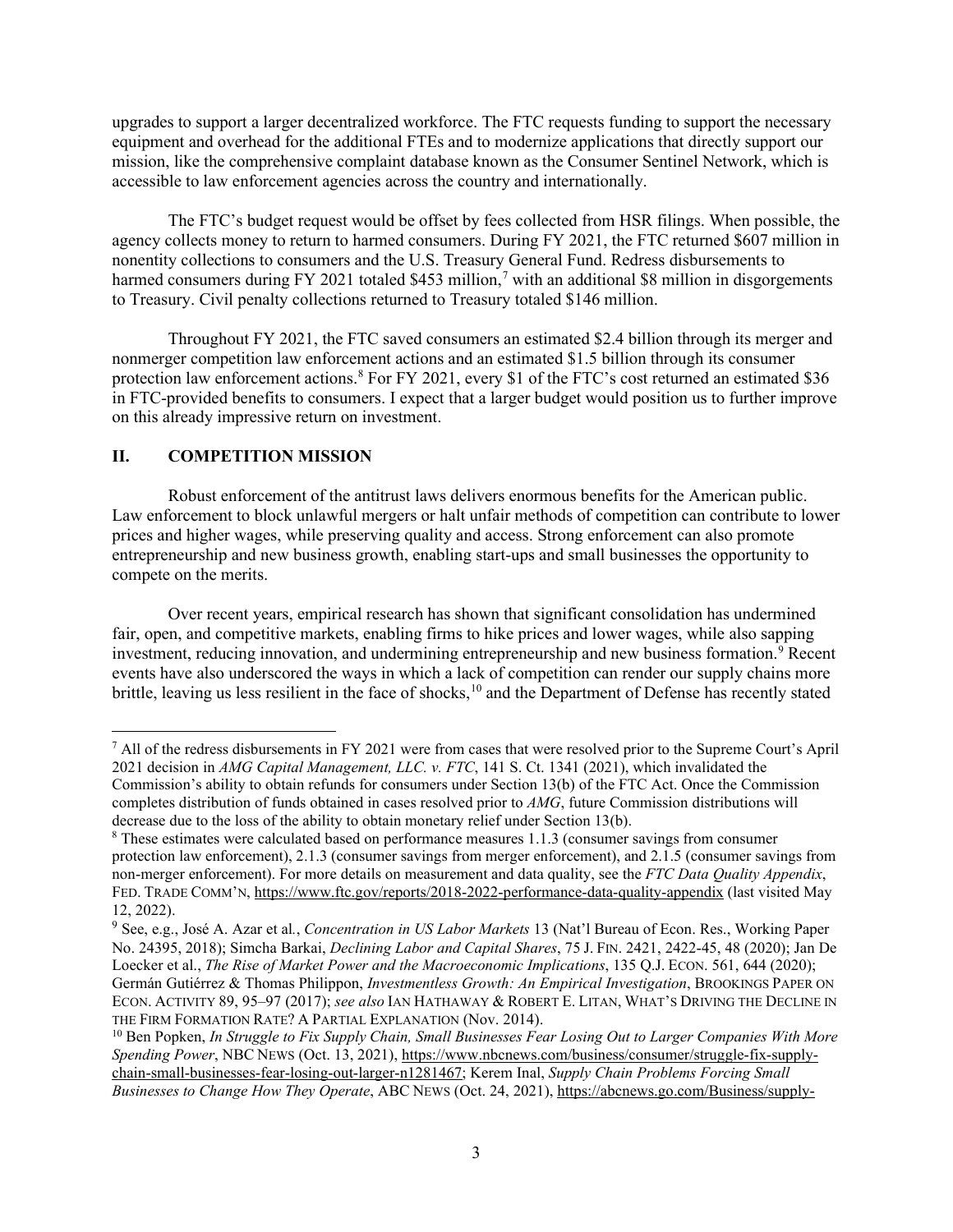that a lack of competition in the defense industrial base poses a threat to national security.<sup>11</sup> Robust antitrust enforcement is especially critical against this backdrop.

# <span id="page-3-7"></span>**A. Merger Enforcement**

 substantially lessen competition or tend to create a monopoly. As the front-line defense against unlawful consolidation, merger enforcement is critically important. Robust enforcement can also serve as a highly cost-effective tool to guard against market structures that facilitate illegal conduct such as tacit One of the FTC's principal responsibilities is to enforce the law against mergers that may coordination and monopolization.

 make a premerger notification filing with the federal antitrust agencies and comply with the statutory waiting period before completing their transactions.<sup>12</sup> After the number of reported transactions fell for fiscal year 2020, which also covered much of the first year of the COVID-19 pandemic,<sup>[13](#page-3-2)</sup> global deal- were reported to the FTC and DOJ in FY 2021, a figure that is 87% higher than the average number of transactions reported over the past five years.<sup>15</sup> Under the Hart-Scott-Rodino Act, businesses proposing certain mergers and acquisitions must making in 2021 soared to \$5.8 trillion, the highest level ever recorded.<sup>[14](#page-3-3)</sup> An astounding 3,644 transactions

 years, and our staff has worked tirelessly to meet the enormous demand of enforcing the laws against unlawful mergers amid a historic surge. Yet it remains extremely challenging to fully resource the FTC's competition mission, especially merger investigations,<sup>16</sup> and our FTE count is well below what is needed tens of thousands of documents and massive volumes of data. The combination of the merger boom, inadequate resources, and strict deadlines under HSR has resulted in thinly stretched staff and concerning deals getting a more cursory review than they warrant. While we endeavor to investigate fully deals that I am grateful to Congress for providing increased funding to the FTC over the past two fiscal to fully deliver.<sup>17</sup> Indeed, many mergers require resource-intensive investigations potentially involving may be unlawful, these circumstances have forced difficult choices about how to handle situations where a proposed merger appears to raise legal concerns but we lack the resources to fully investigate it within

<span id="page-3-1"></span>Transmittal to Congress, at 2 (Nov. 8, 2021), [https://www.ftc.gov/legal-library/browse/cases-proceedings/public](https://www.ftc.gov/legal-library/browse/cases-proceedings/public-statements/statement-chair-lina-m-khan-joined-commissioner-rebecca-kelly-slaughter-regarding-fy-2020-hart-scott)[statements/statement-chair-lina-m-khan-joined-commissioner-rebecca-kelly-slaughter-regarding-fy-2020-hart-scott.](https://www.ftc.gov/legal-library/browse/cases-proceedings/public-statements/statement-chair-lina-m-khan-joined-commissioner-rebecca-kelly-slaughter-regarding-fy-2020-hart-scott)<br><sup>13</sup> FED TRADE COMM'N & DEP'T OF JUST., HART-SCOTT-RODINO ANNUAL REP., FISCAL YEAR, at 1-2 (2021), <sup>12</sup> I believe that the waiting period under the Act—a short 30-day window that the agencies are given to decide whether a deal warrants closer investigation—is ripe for revisiting by Congress. Statement of Chair Lina M. Khan Joined by Commissioner Rebecca Kelly Slaughter Regarding the FY 2020 Hart-Scott-Rodino Annual Report for [https://www.ftc.gov/system/files/documents/reports/hart-scott-rodino-annual-report-fiscal-year-2020/fy2020\\_-](https://www.ftc.gov/system/files/documents/reports/hart-scott-rodino-annual-report-fiscal-year-2020/fy2020_-_hsr_annual_report_-_final.pdf)

[chain-problems-forcing-small-businesses-change-operate/story?id=80713564;](https://abcnews.go.com/Business/supply-chain-problems-forcing-small-businesses-change-operate/story?id=80713564) Jane Callen, *U.S. Small Businesses Suffer Supply Chain Disruptions*, U.S. CENSUS BUR. (Aug. 9, 2021),<br>https://www.census.gov/library/stories/2021/08/united-states-small-businesses-suffer-supply-chain-disruptions.html.

<span id="page-3-0"></span>[https://www.census.gov/library/stories/2021/08/united-states-small-businesses-suffer-supply-chain-disruptions.html.](https://www.census.gov/library/stories/2021/08/united-states-small-businesses-suffer-supply-chain-disruptions.html)<br><sup>11</sup> DEP'T OF DEFENSE, OFF. OF THE UNDER SECRETARY OF DEFENSE FOR ACQUISITION AND SUSTAINMENT, STATE OF COMPETITION WITHIN THE DEFENSE INDUSTRIAL BASE, at 2 (Feb. 2022) [hereinafter "DEP'T OF DEFENSE COMPETITION REPORT"].

<span id="page-3-3"></span><span id="page-3-2"></span>hsr\_annual\_report -\_final.pdf.<br><sup>14</sup> Kaye Wiggins et al., *Dealmaking Surges Past \$5.8tn to Highest Levels on Record*, FIN. TIMES (Dec. 30, 2021),<br>https://www.ft.com/content/6dfdd78a-e229-4524-a400-144396524eb6.

<span id="page-3-5"></span><span id="page-3-4"></span>[https://www.ft.com/content/6dfdd78a-e229-4524-a400-144396524eb6.](https://www.ft.com/content/6dfdd78a-e229-4524-a400-144396524eb6)<br><sup>15</sup> FTC & DEP'T OF JUSTICE, HART-SCOTT-RODINO ANNUAL REP. FISCAL YEAR 2020, Exh. A, Tbl. I, Tbl. IV (2021).<br><sup>16</sup> Nearly 70 percent of full-time employees in the regional offices and elsewhere at the agency, focused on mergers in FY 2021.

<span id="page-3-6"></span>to Congress (Nov. 8, 2021), [https://www.ftc.gov/legal-library/browse/cases-proceedings/public-](https://www.ftc.gov/legal-library/browse/cases-proceedings/public-statements/statement-chair-lina-m-khan-joined-commissioner-rebecca-kelly-slaughter-regarding-fy-2020-hart-scott)<sup>17</sup> FTC Chair Lina M. Khan & Comm'r Rebecca Kelly Slaughter, Statement of Chair Lina M. Khan Joined by Commissioner Rebecca Kelly Slaughter Regarding the FY 2020 Hart-Scott-Rodino Annual Report for Transmittal [statements/statement-chair-lina-m-khan-joined-commissioner-rebecca-kelly-slaughter-regarding-fy-2020-hart-scott.](https://www.ftc.gov/legal-library/browse/cases-proceedings/public-statements/statement-chair-lina-m-khan-joined-commissioner-rebecca-kelly-slaughter-regarding-fy-2020-hart-scott)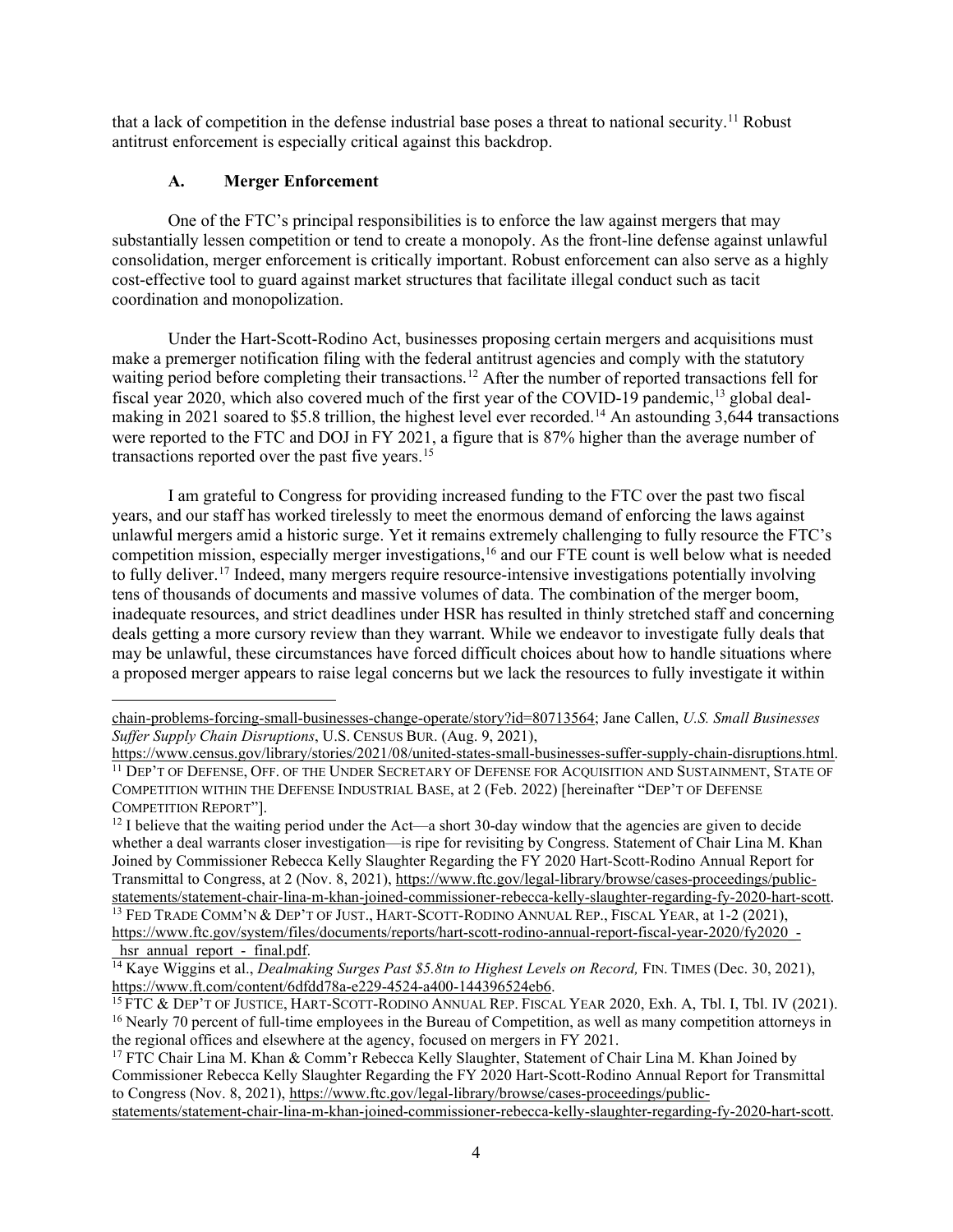the statutory timeframe.

 identified as unlawful. For example, in December 2021 the FTC sued to block U.S. chip supplier Nvidia FTC's complaint alleged that the combined firm would have the means and incentive to stifle next- cars. More than two months into its litigation with the FTC, Nvidia abandoned its acquisition of Arm— representing the first abandonment of a litigated vertical merger in many years. The termination of what safeguarded future innovation. The FTC team, cooperating with competition agencies in the European Nonetheless, we have harnessed our resources to great success, blocking transactions we Corp.'s \$40 billion acquisition of U.K. chip design provider Arm Ltd.[18](#page-4-0) The proposed merger would have given one of the largest chip companies control over its rivals' designs for competing chips. The generation technologies, including those used to run datacenters and driver-assistance systems in would have been the largest semiconductor merger ever preserved competition for key technologies and Union, United Kingdom, Japan, and South Korea, did outstanding work on the investigation and litigation.

 merger, a \$4.4 billion transaction that would have eliminated the country's last independent supplier of key missile propulsion inputs and given Lockheed the ability to cut off its competitors' access to these innovation for programs critical to our national security. The Defense Department also recently stated that high consolidation within the defense industrial base poses a risk to national defense and has identified strong merger enforcement as a key tool for promoting greater competition.<sup>[20](#page-4-2)</sup> Our recent merger enforcement work has also protected competition in the defense industry. For example, in February 2022, the Commission filed a complaint to block the Lockheed/Aerojet defense critical components.[19](#page-4-1) The FTC's investigation, conducted in close collaboration with the Department of Defense, determined that the deal would have resulted in higher prices and diminished quality and

 recently, the Commission in February 2022 voted unanimously to file, together with the state of Rhode Island, a complaint to block the merger of Lifespan Corporation and Care New England Health System, quality care.<sup>21</sup> Days after we filed the complaint, the parties abandoned the transaction. We also continue to vigorously enforce the law against unlawful hospital consolidation. Most Rhode Island's two largest healthcare providers, alleging the deal would lead to higher prices and lower

### **a. Key Initiatives to Strengthen Our Merger Enforcement Tools**

 In addition to enforcing the law against unlawful mergers, the FTC is considering how we can enforcement manual, the merger guidelines, as well as an effort to modernize the information we collect better harness our tools to check unlawful deals. This includes a joint FTC-DOJ review of our primary about notified deals.

In January, together with the Department of Justice, we began the process of revising our merger

<span id="page-4-0"></span><sup>&</sup>lt;sup>18</sup> Press Release, Fed. Trade Comm'n, FTC Sues to Block \$40 Billion Semiconductor Chip Merger (Dec. 2, 2021), [https://www.ftc.gov/news-events/news/press-releases/2021/12/ftc-sues-block-40-billion-semiconductor-chip](https://www.ftc.gov/news-events/news/press-releases/2021/12/ftc-sues-block-40-billion-semiconductor-chip-merger)merger.<br><sup>19</sup> Statement Regarding Termination of Lockheed Martin Corporation's Attempted Acquisition of Aerojet

<span id="page-4-1"></span>Rocketdyne Holdings Inc. (Feb. 15, 2022), https://www.ftc.gov/news-events/news/press-releases/2022/02/statement-<br>regarding-termination-lockheed-martin-corporations-attempted-acquisition-aerojet.

<span id="page-4-2"></span> $\frac{20}{20}$  See DEP'T OF DEFENSE COMPETITION REPORT, supra note 11, at 4.

<span id="page-4-3"></span><sup>&</sup>lt;sup>21</sup> Press Release, Fed. Trade Comm'n, FTC and Rhode Island Attorney General Step in to Block Merger of Rhode Island's Two Largest Healthcare Providers (Feb. 17, 2022), [https://www.ftc.gov/news-events/news/press](https://www.ftc.gov/news-events/news/press-releases/2022/02/ftc-rhode-island-attorney-general-step-block-merger-rhode-islands-two-largest-healthcare-providers)[releases/2022/02/ftc-rhode-island-attorney-general-step-block-merger-rhode-islands-two-largest-healthcare](https://www.ftc.gov/news-events/news/press-releases/2022/02/ftc-rhode-island-attorney-general-step-block-merger-rhode-islands-two-largest-healthcare-providers)[providers.](https://www.ftc.gov/news-events/news/press-releases/2022/02/ftc-rhode-island-attorney-general-step-block-merger-rhode-islands-two-largest-healthcare-providers)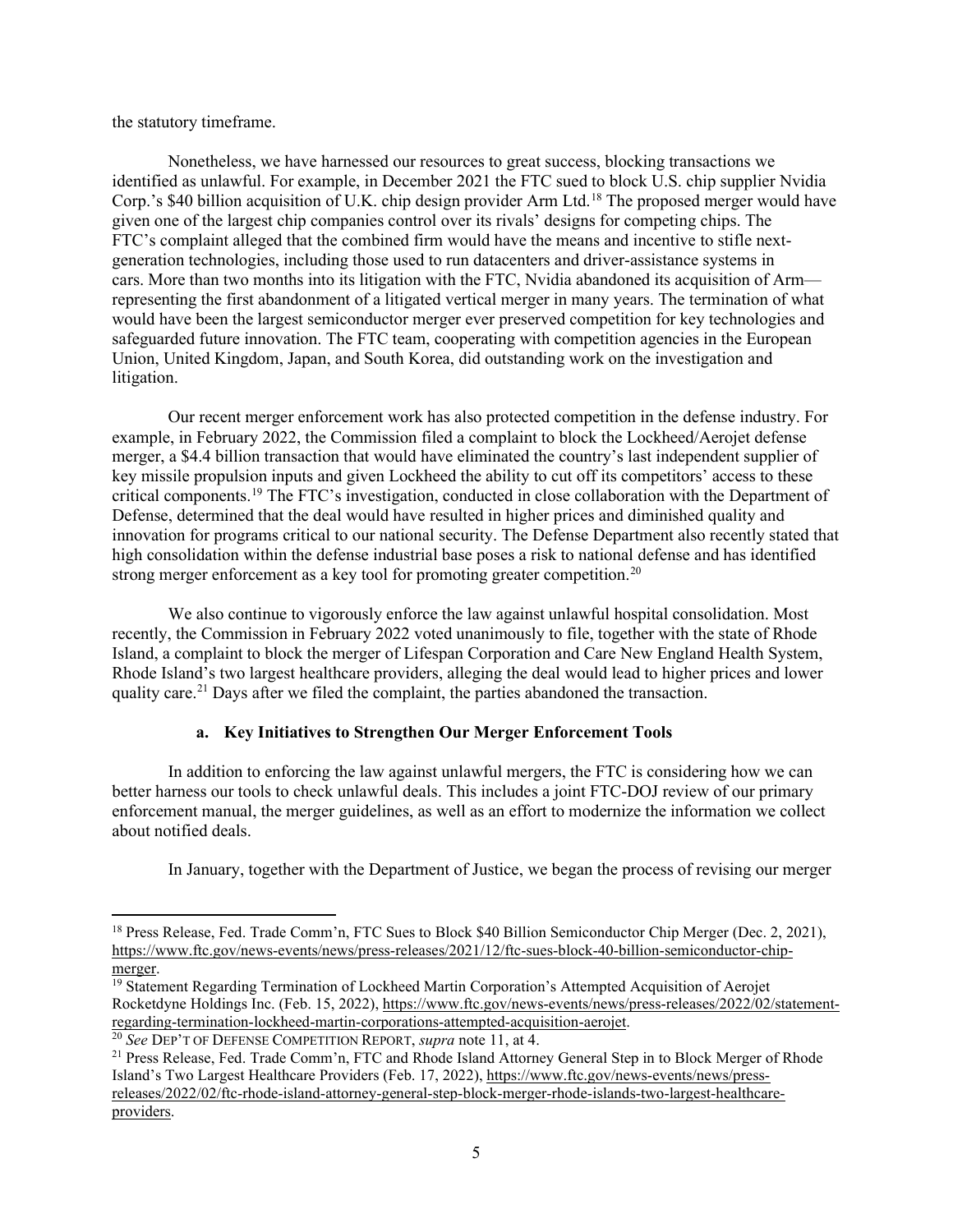guidelines.<sup>22</sup> This key enforcement manual is heavily relied upon by judges adjudicating merger parties. My goal is to ensure that our guidelines accurately reflect contemporary commercial realities, are challenges, by our staff in reviewing proposed mergers, and by private parties that represent merging faithful to our statutory mandate, and are administrable and predictable.

 A second initiative designed to improve the agency's overall effectiveness in merger review is a revision of the merger notification form ("HSR form"), through a top-to-bottom review of the information we currently receive and an assessment of the additional information we need to effectively and efficiently identify transactions that need in-depth investigation. My goal is to introduce a new form that staff has to spend processing the filings and screening them for potential illegal deals. I believe that the revised HSR form will streamline the entire merger review process and provide greater certainty to parties contemplating transactions. will collect upfront probative information about the merger, reducing the time and resources that agency

### **B. Enforcement Against Anticompetitive Conduct**

 The FTC continues to maintain and develop a robust program to identify and stop anticompetitive conduct outside of the merger contexts. In January 2020, the FTC and the New York Attorney General imposed a lifetime ban on Shkreli from participating in the pharmaceutical industry and found him liable for \$64.6 million in disgorgement.<sup>[24](#page-5-2)</sup> The U.S. District Court's decision to ban Shkreli for life from the pharmaceutical industry is a victory for Americans and should signal to corporate executives that they Letitia James sued "Pharma Bro" Martin Shkreli, his company, Vyera Pharmaceuticals, and others alleging that the company and its leaders raised the price of a life-saving drug by more than 4000%, and then engaged in unlawful conduct to maintain that revenue.<sup>23</sup> In January 2022, the U.S. District Court held Shkreli liable for antitrust claims brought by the FTC and seven state enforcers. Finding that Shkreli's conduct was egregious, deliberate, repetitive, long-running, and ultimately dangerous, the Court may be held personally liable for antitrust violations that they direct.

 Meta) in a lawsuit that, in addition to other forms of relief, seeks the divestment of Instagram and Whatsapp. The amended complaint alleges that after repeated failed attempts to develop innovative mobile features for its network, Facebook instead resorted to an illegal buy-or-bury scheme to maintain its dominance. <sup>25</sup> According to the complaint, the company unlawfully acquired innovative competitors with popular mobile features that succeeded where Facebook's own offerings failed. To further protect its Last year, the Commission also successfully amended its complaint against Facebook (d/b/a/ monopoly, Facebook allegedly lured app developers to the platform, surveilled them for indications of

<span id="page-5-0"></span><sup>22</sup> Press Release, Fed. Trade Comm'n, Federal Trade Commission and Justice Department Seek to Strengthen Enforcement Against Illegal Mergers (Jan. 18, 2022)[, https://www.ftc.gov/news-events/news/press-](https://www.ftc.gov/news-events/news/press-releases/2022/01/federal-trade-commission-justice-department-seek-strengthen-enforcement-against-illegal-mergers)

<span id="page-5-1"></span>releases/2022/01/federal-trade-commission-justice-department-seek-strengthen-enforcement-against-illegal-mergers. Shkreli, and Other Defendants with Anticompetitive Scheme to Protect a List-Price Increase of More than 4,000 <sup>23</sup> Press Release, Fed. Trade Comm'n, FTC and NY Attorney General Charge Vyera Pharmaceuticals, Martin Percent for Life-Saving Drug Daraprim (Jan. 27, 2020),

[https://www.ftc.gov/news-events/news/press-releases/2020/01/ftc-ny-attorney-general-charge-vyera](https://www.ftc.gov/news-events/news/press-releases/2020/01/ftc-ny-attorney-general-charge-vyera-pharmaceuticals-martin-shkreli-other-defendants-anticompetitive)[pharmaceuticals-martin-shkreli-other-defendants-anticompetitive.](https://www.ftc.gov/news-events/news/press-releases/2020/01/ftc-ny-attorney-general-charge-vyera-pharmaceuticals-martin-shkreli-other-defendants-anticompetitive)<br><sup>24</sup> Statement of Chair Lina M. Khan on the Ruling by Judge Denise L. Cote Federal Trade Commission et al. v.

<span id="page-5-2"></span>Vyera Pharms., LLC et al. (Jan. 14, 2022), https://www.ftc.gov/news-events/news/press-releases/2022/01/statement-<br>chair-lina-m-khan-ruling-judge-denise-l-cote-federal-trade-commission-et-al-v-vyera.

<span id="page-5-3"></span><sup>&</sup>lt;sup>25</sup> Press Release, Fed. Trade Comm'n, FTC Alleges Facebook Resorted to Illegal Buy-or-Bury Scheme to Crush Competition After String of Failed Attempts to Innovate (Aug. 19, 2021), [https://www.ftc.gov/news](https://www.ftc.gov/news-events/news/press-releases/2021/08/ftc-alleges-facebook-resorted-illegal-buy-or-bury-scheme-crush-competition-after-string-failed)[events/news/press-releases/2021/08/ftc-alleges-facebook-resorted-illegal-buy-or-bury-scheme-crush-competition](https://www.ftc.gov/news-events/news/press-releases/2021/08/ftc-alleges-facebook-resorted-illegal-buy-or-bury-scheme-crush-competition-after-string-failed)[after-string-failed.](https://www.ftc.gov/news-events/news/press-releases/2021/08/ftc-alleges-facebook-resorted-illegal-buy-or-bury-scheme-crush-competition-after-string-failed)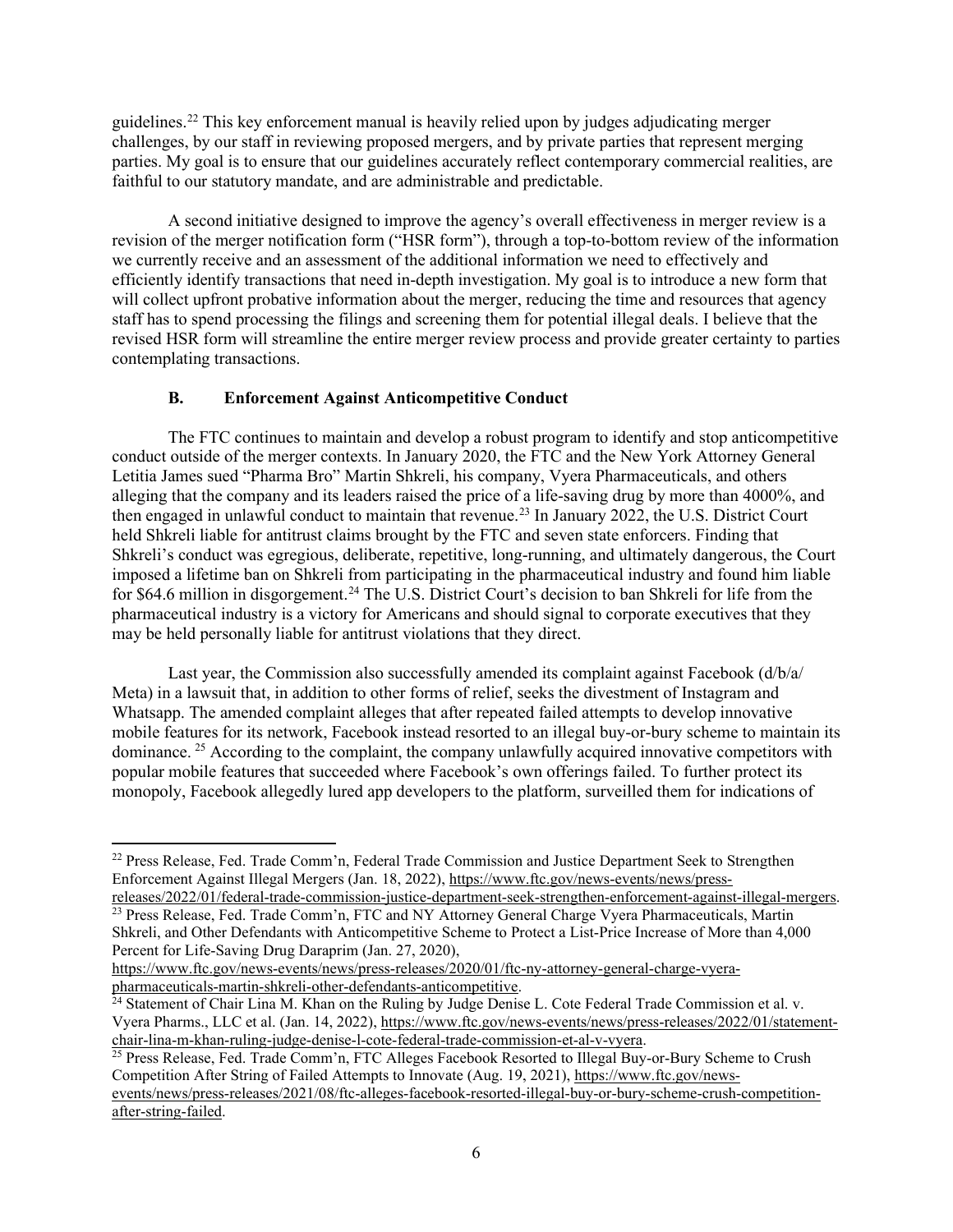success, and then squashed those that were positioned to become competitive threats.<sup>26</sup> In January of this allows the Commission's antitrust lawsuit to continue. year, D.C. District Judge James E. Boasberg denied Facebook's motion to dismiss the FTC's case, which

### **III. CONSUMER PROTECTION MISSION**

 As Americans struggle with the economic precarity caused by the pandemic and rising prices for over the past few years, the Commission has seen a soaring number of reports about business imposters,  $27$ online trading offers.<sup>[31](#page-6-5)</sup> Between 2019 and 2021, the number of consumer reports has increased by over 67 percent, from 3.4 million reports in 2019 to 5.7 million reports in  $2021$ .<sup>[32](#page-6-6)</sup> essential goods, scammers and unscrupulous businesses have found new ways to exploit them. Indeed, substantial losses stemming from online shopping and undelivered merchandise, $^{28}$  a rising number of cryptocurrency<sup>[29](#page-6-3)</sup> and other income scams,  $30$  work-from-home scams, fake check scams, and deceptive

a contact on social media.<sup>33</sup> What's more, the number of reports has increased nineteen-fold since 2017, social media platforms use to promote engagement, and the vast reams of data they have on users, arm scammers with potent tools to target consumers with harmful content. And while platforms may take this content down when it is flagged, this is often after it has already spread far and wide. Our analyses also show that digital platforms have become fertile ground for fraud and abuse. More than one in four people who reported losing money to a scam in 2021 said that the scam started with with reported losses of about \$770 million in 2021.<sup>34</sup> This is no accident. The opaque algorithms that

 Fraud is not the only challenge stemming from the increased digitization. We've seen how security vulnerabilities can have sweeping effects, disrupting fuel supply for an entire segment of the country and halting meat processing operations nationwide.<sup>35</sup> We've also seen how privacy breaches can be materially consequential, with violations exposing millions of children during the course of doing their

<span id="page-6-0"></span> 26 *Id.* 

<span id="page-6-1"></span> (Oct. 20, 2021), [https://www.ftc.gov/news-events/data-visualizations/data-spotlight/2021/10/amazon-tops-list-](https://www.ftc.gov/news-events/data-visualizations/data-spotlight/2021/10/amazon-tops-list-impersonated-businesses)27 Emma Fletcher, *Amazon Tops List of Impersonated Businesses,* FTC CONSUMER PROTECTION DATA SPOTLIGHT [impersonated-businesses.](https://www.ftc.gov/news-events/data-visualizations/data-spotlight/2021/10/amazon-tops-list-impersonated-businesses) 28 Emma Fletcher, *Pandemic Purchases Lead to Record Reports of Unreceived Goods*, FTC CONSUMER

<span id="page-6-2"></span>PROTECTION DATA SPOTLIGHT (July 1, 2020), https://www.ftc.gov/news-events/data-visualizations/data-<br>spotlight/2020/07/pandemic-purchases-lead-record-reports-unreceived-goods.

<span id="page-6-3"></span> [spotlight/2020/07/pandemic-purchases-lead-record-reports-unreceived-goods.](https://www.ftc.gov/news-events/data-visualizations/data-spotlight/2020/07/pandemic-purchases-lead-record-reports-unreceived-goods) 29 Emma Fletcher, *Cryptocurrency Buzz Drives Record Investment Scam Losses*, FTC CONSUMER PROTECTION DATA SPOTLIGHT (May 17, 2021), [https://www.ftc.gov/news-events/blogs/data-spotlight/2021/05/cryptocurrency-](https://www.ftc.gov/news-events/blogs/data-spotlight/2021/05/cryptocurrency-buzz-drives-record-investment-scam-losses)

<span id="page-6-4"></span><sup>(</sup>noting that income scams increased in 2021 over 2020 and were driven by investment and job scams) (last visited May 16, 2022). [buzz-drives-record-investment-scam-losses.](https://www.ftc.gov/news-events/blogs/data-spotlight/2021/05/cryptocurrency-buzz-drives-record-investment-scam-losses)<br><sup>30</sup> Consumer Sentinel Network, FED. TRADE COMM'N, https://www.ftc.gov/enforcement/consumer-sentinel-network<br>(noting that income scams increased in 2021 over 2020 and were driven

<span id="page-6-5"></span><sup>&</sup>lt;sup>31</sup> Emma Fletcher, *Income Scams: Big Promises, Big Losses*, FTC CONSUMER PROTECTION DATA SPOTLIGHT (Dec. 10, 2020), https://www.ftc.gov/news-events/blogs/data-spotlight/2020/12/income-scams-big-promises-big-losses.

<span id="page-6-6"></span><sup>&</sup>lt;sup>32</sup> The increase is due in part to the addition of new data contributors, such as the Social Security Administration Office of Inspector General and the Australian Competition and Consumer Commission.

<span id="page-6-7"></span><sup>33</sup> Emma Fletcher, *Social Media a Gold Mine for Scammers in 2021*, FTC CONSUMER PROTECTION DATA SPOTLIGHT (Jan. 25, 2022)[, https://www.ftc.gov/news-events/blogs/data-spotlight/2022/01/social-media-gold-mine](https://www.ftc.gov/news-events/blogs/data-spotlight/2022/01/social-media-gold-mine-scammers-2021)scammers-2021.

<span id="page-6-8"></span> $\overline{34}$   $\overline{Id}$ .

<span id="page-6-9"></span> <sup>35</sup>*See, e.g.*, Collin Eaton & Amrith Ramkumar, *Colonial Pipeline Shutdown: Is There a Gas Shortage and When Will the Pipeline Be Fixed?*, WALL ST. J. (May 13, 2021), [https://www.wsj.com/articles/colonial-pipeline](https://www.wsj.com/articles/colonial-pipeline-cyberattack-hack-11620668583)[cyberattack-hack-11620668583;](https://www.wsj.com/articles/colonial-pipeline-cyberattack-hack-11620668583) Fabiana Batista et al., *All of JBS's U.S. Beef Plants Were Forced Shut by Cyberattack*, BLOOMBERG (May 31, 2021)[, https://www.bloomberg.com/news/articles/2021-05-31/meat-is-latest](https://www.bloomberg.com/news/articles/2021-05-31/meat-is-latest-cyber-victim-as-hackers-hit-top-supplier-jbs)[cyber-victim-as-hackers-hit-top-supplier-jbs.](https://www.bloomberg.com/news/articles/2021-05-31/meat-is-latest-cyber-victim-as-hackers-hit-top-supplier-jbs)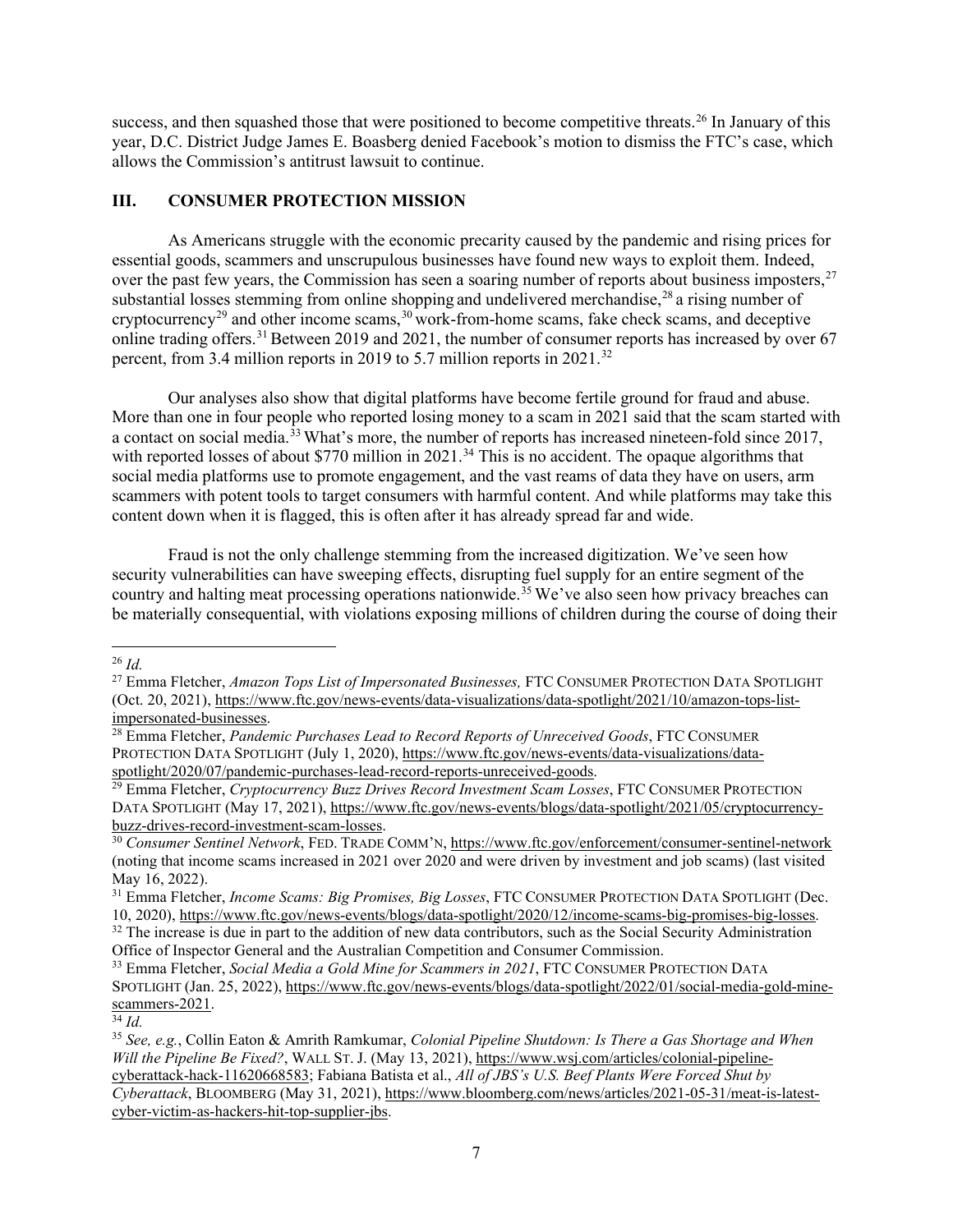adoption of workplace surveillance technologies and facial recognition tools is expanding data collection in newly invasive and potentially discriminatory ways.<sup>37</sup> schoolwork, or resulting in the purchase and sale of individuals' sensitive health data.<sup>[36](#page-7-0)</sup> And, greater

 goal is to tackle these problems broadly, casting a wide net to stop illegal conduct that causes massive consumer education to augment our law enforcement efforts. In the past year, the Commission has businesses aren't cheated. And, despite the major setback to the Commission's ability to recover equitable monetary remedies from the Supreme Court's decision in *AMG*, [38](#page-7-2) the agency has deployed new tools and To respond to these trends, the Commission is not only challenging individual illegal activity but also taking comprehensive action to deter and disrupt practices across industries that harm consumers. My consumer harm. The agency also engages in data analysis to spot and respond to emerging threats and focused its efforts on digital harms, COVID and other fraud, and ensuring that workers and small reinvigorated old ones to get money back to consumers where possible.

### **A. Protecting Against Digital Harms**

 practices, including conduct that harms user privacy or data security. First, we are directing our limited finalized amendments to the Safeguards Rule, which requires non-bank financial firms across the actions also reflect a commitment to widespread impact. For example, last year, the Commission took data, and pay a civil penalty of \$2 million.<sup>41</sup> The Commission is taking a comprehensive approach to curbing and deterring unlawful data resources to areas where we can have a market-wide impact. For example, last year the Commission economy to ensure they are protecting consumers' sensitive information.<sup>39</sup> In addition, the Commission issued a policy statement affirming that health apps and connected devices that collect or use consumers' health information must comply with the FTC's Health Breach Notification Rule.<sup>40</sup> Our enforcement action against OpenX—a major advertising platform charged with illegally collecting information from children across hundreds of apps, and with collecting geolocation information without consumers' consent. The Commission obtained an order requiring OpenX to halt its violations, delete its ad request

<span id="page-7-0"></span> OFFICE FOR CIVIL RIGHTS, BREACH PORTAL: NOTICE TO THE SECRETARY OF HHS BREACH OF UNSECURED PROTECTED HEALTH INFORMATION, CASES CURRENTLY UNDER INVESTIGATION, <sup>36</sup>*See, e.g.*, Joe Heim, *Computer Hackers Attack Fairfax County School System*, WASH. POST (Sept. 11, 2020), [https://www.washingtonpost.com/local/education/computer-hackers-attack-fairfax-county-school](https://www.washingtonpost.com/local/education/computer-hackers-attack-fairfax-county-school-system/2020/09/11/5a944d32-f474-11ea-999c-67ff7bf6a9d2_story.html)[system/2020/09/11/5a944d32-f474-11ea-999c-67ff7bf6a9d2\\_story.html;](https://www.washingtonpost.com/local/education/computer-hackers-attack-fairfax-county-school-system/2020/09/11/5a944d32-f474-11ea-999c-67ff7bf6a9d2_story.html) DEP'T OF HEALTH AND HUMAN SERVS.,

<span id="page-7-1"></span>[https://ocrportal.hhs.gov/ocr/breach/breach\\_report.jsf](https://ocrportal.hhs.gov/ocr/breach/breach_report.jsf) (last visited Apr. 27, 2022).<br><sup>37</sup> Kathryn Zickuhr, *Workplace Surveillance is Becoming the New Normal for U.S. Workers*, WASH. CTR. FOR EQ. *Equity, and Bias*, UPTURN (Dec. 10, 2018)[, https://www.upturn.org/work/help-wanted/;](https://www.upturn.org/work/help-wanted/) NAT'L INST. OF STANDARDS GROWTH (Aug. 18, 2021), [https://equitablegrowth.org/research-paper/workplace-surveillance-is-becoming-the-new](https://equitablegrowth.org/research-paper/workplace-surveillance-is-becoming-the-new-normal-for-u-s-workers/;)[normal-for-u-s-workers/;](https://equitablegrowth.org/research-paper/workplace-surveillance-is-becoming-the-new-normal-for-u-s-workers/;) Aaron Rieke & Miranda Bogen, *Help Wanted: An Examination of Hiring Algorithms,*  AND TECH., TOWARDS A STANDARD FOR IDENTIFYING AND MANAGING BIAS IN ARTIFICIAL INTELLIGENCE (2022), <https://nvlpubs.nist.gov/nistpubs/SpecialPublications/NIST.SP.1270.pdf>(NIST Special Pub. 1270).<br><sup>38</sup> AMG Capital Management, LLC. v. FTC, 141 S. Ct. 1341 (2021).<br><sup>39</sup> Press Release, Fed. Trade Comm'n, FTC Strengthens Secu

<span id="page-7-3"></span><span id="page-7-2"></span>Following Widespread Data Breaches (Oct. 27, 2021)[, https://www.ftc.gov/news-events/news/press-](https://www.ftc.gov/news-events/news/press-releases/2021/10/ftc-strengthens-security-safeguards-consumer-financial-information-following-widespread-data)

<span id="page-7-4"></span>[releases/2021/10/ftc-strengthens-security-safeguards-consumer-financial-information-following-widespread-data.](https://www.ftc.gov/news-events/news/press-releases/2021/10/ftc-strengthens-security-safeguards-consumer-financial-information-following-widespread-data)<br><sup>40</sup> FTC, Statement of the Commission on Breaches by Health Apps and Other Connected Devices (Sept. 15, 2021), <https://www.ftc.gov/legal-library/browse/statement-commission-breaches-health-apps-other-connected-devices> [hereinafter Statement on Breaches by Health Apps]. *See also* FTC, Mobile Health App Developers: FTC Best Practices (Apr. 2016), https://www.ftc.gov/business-guidance/resources/mobile-health-app-developers-ftc-best-<br>practices (FTC business guidance).

<span id="page-7-5"></span> $\frac{41}{41}$  Press Release, Fed. Trade Comm'n, Advertising Platform OpenX Will Pay \$2 Million for Collecting Personal Information from Children in Violation of Children's Privacy Law (Dec. 15, 2021), [https://www.ftc.gov/news-](https://www.ftc.gov/news-events/news/press-releases/2021/12/advertising-platform-openx-will-pay-2-million-collecting-personal-information-children-violation)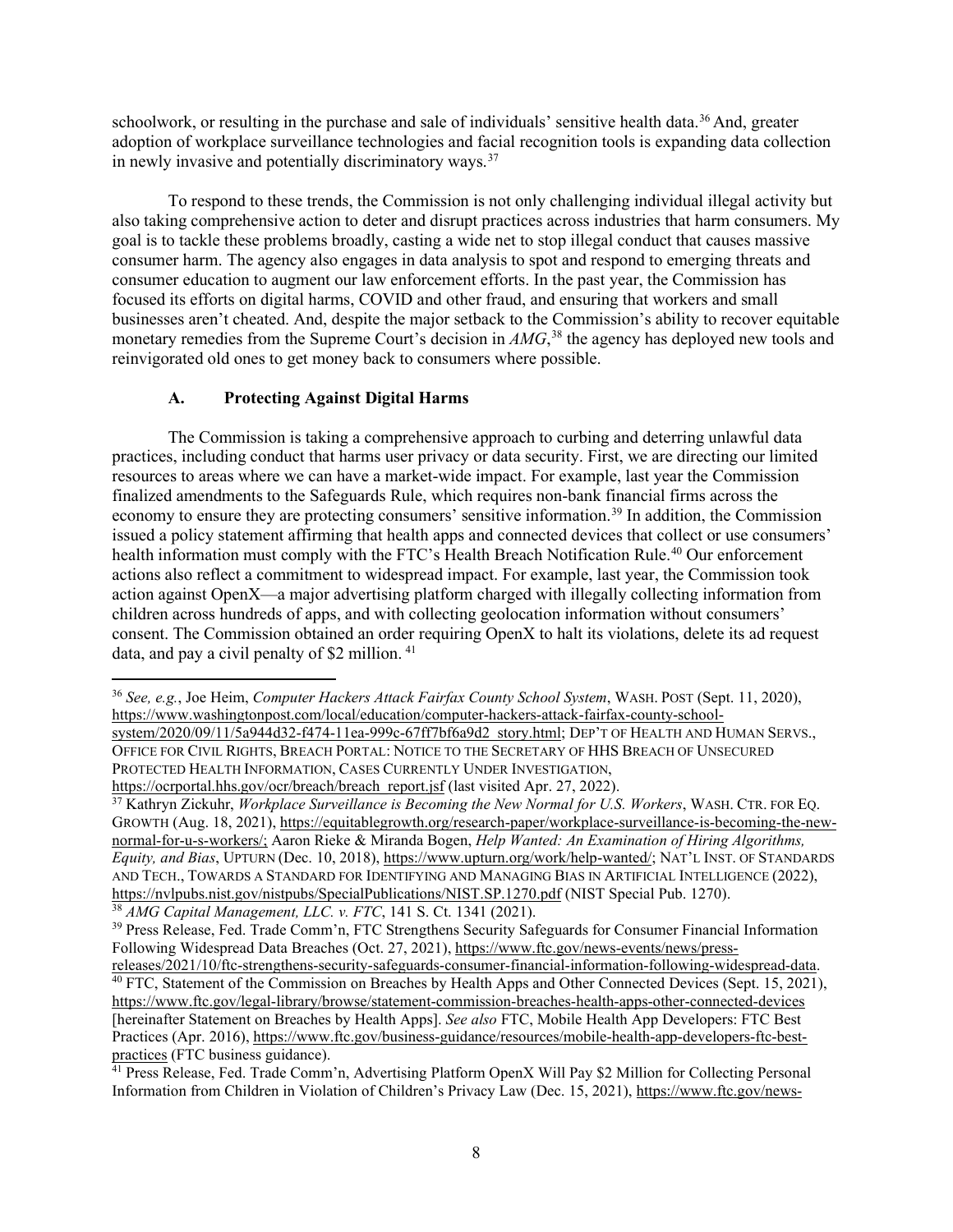understand the full implications of business conduct and strategies. We are also increasing our use of technologists alongside the skilled lawyers, economists, and investigators who lead our enforcement skillsets, including data scientists and engineers, user design experts, and AI researchers—and we plan to Second, we are pursuing an interdisciplinary approach to combatting digital harms, assessing data practices through both a consumer protection and competition lens. Given the intersecting ways in which widescale data collection and commercial surveillance practices can facilitate violations of both consumer protection and antitrust laws, we are using our experience and expertise in both areas to ensure we work. We have already increased the number of technologists on our staff—drawing from diverse continue building up this team.

 Third, we are focusing on designing effective remedies for law violations that address the business incentives that drive firms to engage in these unlawful practices. This includes pursuing relief that will fully cure the harm caused by these practices and reverse the incentives to break the law. For the company illegally collected children's sensitive personal information, including their names, eating habits, daily activities, weight, birth date, and persistent identifiers.<sup>42</sup> Our order required not only that the business pay a penalty, but also that it delete its ill-gotten data where parents did not consent to the are committed to evolving our remedies to reflect the latest best practices in security and privacy. For example, in our recent action against CafePress, our settlement remedied an alleged breach by requiring thinking in secure credentialing.<sup>[45](#page-8-3)</sup> example, the Commission recently took action against a Weight Watchers subsidiary, Kurbo, alleging that collection, and that it destroy any algorithms derived from that data.[43](#page-8-1) Also, where appropriate, our remedies force executive accountability through limits on executives' conduct. In our action against SpyFone, for example, the FTC banned both the company and its CEO from the surveillance business, resolving allegations that they sold software that allowed a purchaser to surreptitiously monitor another person's phone, which enabled secret real-time access to data on a range of sensitive activity.[44](#page-8-2) Lastly, we the use of multi-factor authentication that uses a secure authentication protocol—reflecting the latest

subscriptions during online transactions.<sup>[46](#page-8-4)</sup> Last year, we held a workshop to examine these practices, and shortly thereafter issued a Policy Statement making clear that these tricks and traps were against the law, The Commission is also cracking down on dark patterns that fuel digital deception. We have seen how some marketers use dark patterns to trick consumers into incurring unwanted charges or

[events/news/press-releases/2021/12/advertising-platform-openx-will-pay-2-million-collecting-personal-information](https://www.ftc.gov/news-events/news/press-releases/2021/12/advertising-platform-openx-will-pay-2-million-collecting-personal-information-children-violation)[children-violation.](https://www.ftc.gov/news-events/news/press-releases/2021/12/advertising-platform-openx-will-pay-2-million-collecting-personal-information-children-violation)<br><sup>42</sup> Press Release, Fed. Trade Comm'n, FTC Takes Action Against Company Formerly Known as Weight Watchers

<span id="page-8-0"></span>for Illegally Collecting Kids' Sensitive Health Data (Mar. 4, 2022), [https://www.ftc.gov/news-events/news/press](https://www.ftc.gov/news-events/news/press-releases/2022/03/ftc-takes-action-against-company-formerly-known-weight-watchers-illegally-collecting-kids-sensitive)[releases/2022/03/ftc-takes-action-against-company-formerly-known-weight-watchers-illegally-collecting-kids-](https://www.ftc.gov/news-events/news/press-releases/2022/03/ftc-takes-action-against-company-formerly-known-weight-watchers-illegally-collecting-kids-sensitive)

<span id="page-8-1"></span><sup>&</sup>lt;sup>43</sup> Stipulated Order, *United States v. Kurbo Inc.* (N.D. Cal. 2022) (No. 3:22-cv-00946), https://www.ftc.gov/system/files/ftc\_gov/pdf/wwkurbostipulatedorder.pdf.

<span id="page-8-2"></span>Company to Delete All Secretly Stolen Data (Sept. 1, 2021)[, https://www.ftc.gov/news-events/news/press-](https://www.ftc.gov/news-events/news/press-releases/2021/09/ftc-bans-spyfone-ceo-surveillance-business-orders-company-delete-all-secretly-stolen-data)<sup>44</sup> Press Release, Fed. Trade Comm'n, FTC Bans SpyFone and CEO from Surveillance Business and Orders

<span id="page-8-3"></span>[releases/2021/09/ftc-bans-spyfone-ceo-surveillance-business-orders-company-delete-all-secretly-stolen-data.](https://www.ftc.gov/news-events/news/press-releases/2021/09/ftc-bans-spyfone-ceo-surveillance-business-orders-company-delete-all-secretly-stolen-data)<br><sup>45</sup> Press Release, Fed. Trade Comm'n, FTC Takes Action Against CafePress for Data Breach Cover Up (Mar. 15, 2022), [https://www.ftc.gov/news-events/news/press-releases/2022/03/ftc-takes-action-against-cafepress-data-](https://www.ftc.gov/news-events/news/press-releases/2022/03/ftc-takes-action-against-cafepress-data-breach-cover)

<span id="page-8-4"></span> [breach-cover.](https://www.ftc.gov/news-events/news/press-releases/2022/03/ftc-takes-action-against-cafepress-data-breach-cover) 46 *See* Press Release, Fed. Trade Comm'n, Children's Online Learning Program ABCmouse to Pay \$10 Million to Settle FTC Charges of Illegal Marketing and Billing Practices (Sept. 2, 2020)[, https://www.ftc.gov/news](https://www.ftc.gov/news-events/press-releases/2020/09/childrens-online-learning-program-abcmouse-pay-10-million-settle)[events/press-releases/2020/09/childrens-online-learning-program-abcmouse-pay-10-million-settle.](https://www.ftc.gov/news-events/press-releases/2020/09/childrens-online-learning-program-abcmouse-pay-10-million-settle)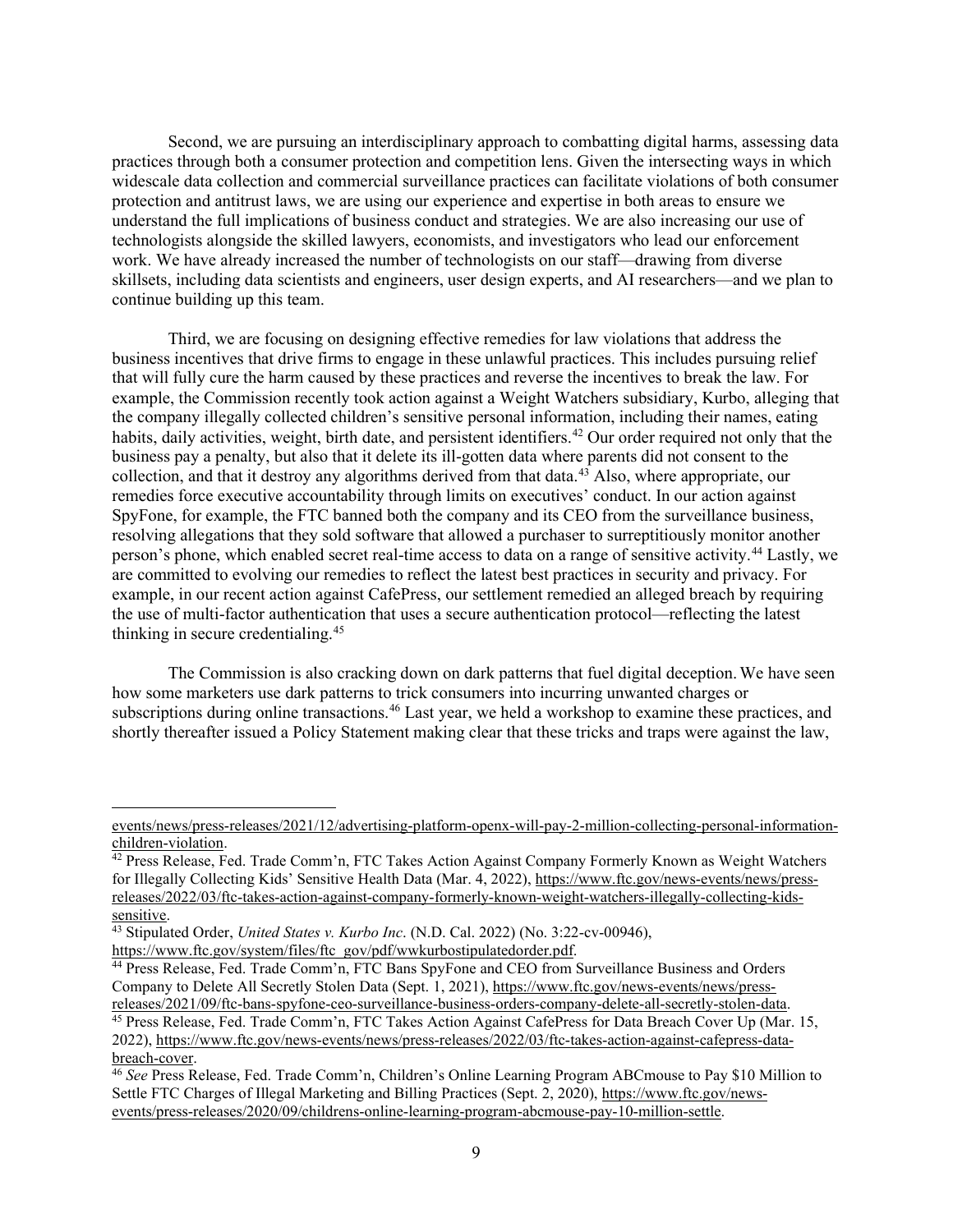also authorized an omnibus resolution making it easier for our staff to investigate these harmful practices. and that cancelling a subscription service should be no more difficult than signing up.<sup>[47](#page-9-0)</sup> The Commission

 use personal information, their advertising and user engagement practices, and how their practices affect necessary, and working in close coordination with our law enforcement partners at the local, state, and Finally, to further understand and shed light on social media practices, in December 2020, the Commission issued orders to nine social media and video streaming companies including Facebook, Inc. (now Meta Platforms, Inc.), YouTube LLC, and ByteDance Ltd, which is the parent company of TikTok. These Orders cover a broad range of social media practices, including how these companies collect and children and teens. The FTC is committed to tackling emerging threats, adjusting our strategies wherever federal level.

#### **B. Protecting Honest Businesses and Workers**

 As American workers and small businesses attempt to recover from the effects of the pandemic, the Commission is taking a comprehensive approach—through enforcement, rulemaking, and advocacy to ensuring that they are not held back by unfair or deceptive practices.

 Later that month, we required Dun and Bradstreet—the nation's largest provider of small business credit reports—to reform how it treated small businesses, including by giving them new tools to correct source of the leads the company sells to service providers, such as general contractors and small lawn care businesses, who are in search of potential customers. And since November 2021, the FTC has sent more than \$60 million to 141,000 Amazon Flex drivers who allegedly had their tips deceptively withheld.<sup>[50](#page-9-3)</sup> First, the Commission is taking aggressive enforcement action to hold accountable those who exploit small businesses and gig workers. In January, we banned Richmond Capital, a financing entity that allegedly preyed on small businesses, from the merchant cash advance and debt collection industry.[48](#page-9-1) inaccuracies on their reports.[49](#page-9-2) In March, the Commission filed an administrative complaint charging the gig platform HomeAdvisor with making false, misleading, or unsubstantiated claims about the quality and

 franchisees from unscrupulous practices. In February, we partnered with DOJ to file a suit against fast-The Commission has also revived enforcement of its Franchise Rule, which is designed to protect food chain Burgerim, alleging that the chain made false promises and withheld information required by the Franchise Rule to persuade more than 1,500 consumers, many of them veterans, to purchase

<span id="page-9-0"></span> Trap Consumers into Subscriptions (Oct. 28, 2021), [https://www.ftc.gov/news-events/news/press-](https://www.ftc.gov/news-events/news/press-releases/2021/10/ftc-ramp-enforcement-against-illegal-dark-patterns-trick-or-trap-consumers-subscriptions)<sup>47</sup>*See* Press Release, Fed. Trade Comm'n, FTC to Ramp up Enforcement against Illegal Dark Patterns that Trick or

<span id="page-9-1"></span>[releases/2021/10/ftc-ramp-enforcement-against-illegal-dark-patterns-trick-or-trap-consumers-subscriptions.](https://www.ftc.gov/news-events/news/press-releases/2021/10/ftc-ramp-enforcement-against-illegal-dark-patterns-trick-or-trap-consumers-subscriptions) 48 Press Release, Fed. Trade Comm'n, Merchant Cash Advance Providers Banned from Industry, Ordered to Redress Small Businesses (Jan. 5, 2022), https://www.ftc.gov/news-events/news/press-releases/2022/01/merchant-cash-<br>advance-providers-banned-industry-ordered-redress-small-businesses.

<span id="page-9-2"></span><sup>&</sup>lt;sup>49</sup> Press Release, Fed. Trade Comm'n, In Response to FTC Charges, Dun & Bradstreet to Clean Up Small Business Credit Reporting Process and Refund Customers (Jan. 13, 2022), [https://www.ftc.gov/news-events/news/press](https://www.ftc.gov/news-events/news/press-releases/2022/01/response-ftc-charges-dun-bradstreet-clean-small-business-credit-reporting-process-refund-customers)[releases/2022/01/response-ftc-charges-dun-bradstreet-clean-small-business-credit-reporting-process-refund-](https://www.ftc.gov/news-events/news/press-releases/2022/01/response-ftc-charges-dun-bradstreet-clean-small-business-credit-reporting-process-refund-customers)

<span id="page-9-3"></span><sup>&</sup>lt;sup>50</sup> Order, *In re [Amazon.com](https://Amazon.com), Inc.* (F.T.C. 2021) (No. C-4746),

[https://www.ftc.gov/system/files/documents/cases/1923123c4746amazonflexorder1.pdf \(](https://www.ftc.gov/system/files/documents/cases/1923123c4746amazonflexorder1.pdf)requiring Amazon to return all of the money it withheld from drivers). *See also* Press Release, Fed. Trade Comm'n, FTC Returns Nearly \$60 Million to Drivers Whose Tips Were Illegally Withheld by Amazon (Nov. 2, 2021), [https://www.ftc.gov/news](https://www.ftc.gov/news-events/news/press-releases/2021/11/ftc-returns-nearly-60-million-drivers-whose-tips-were-illegally-withheld-amazon)[events/news/press-releases/2021/11/ftc-returns-nearly-60-million-drivers-whose-tips-were-illegally-withheld](https://www.ftc.gov/news-events/news/press-releases/2021/11/ftc-returns-nearly-60-million-drivers-whose-tips-were-illegally-withheld-amazon)[amazon.](https://www.ftc.gov/news-events/news/press-releases/2021/11/ftc-returns-nearly-60-million-drivers-whose-tips-were-illegally-withheld-amazon)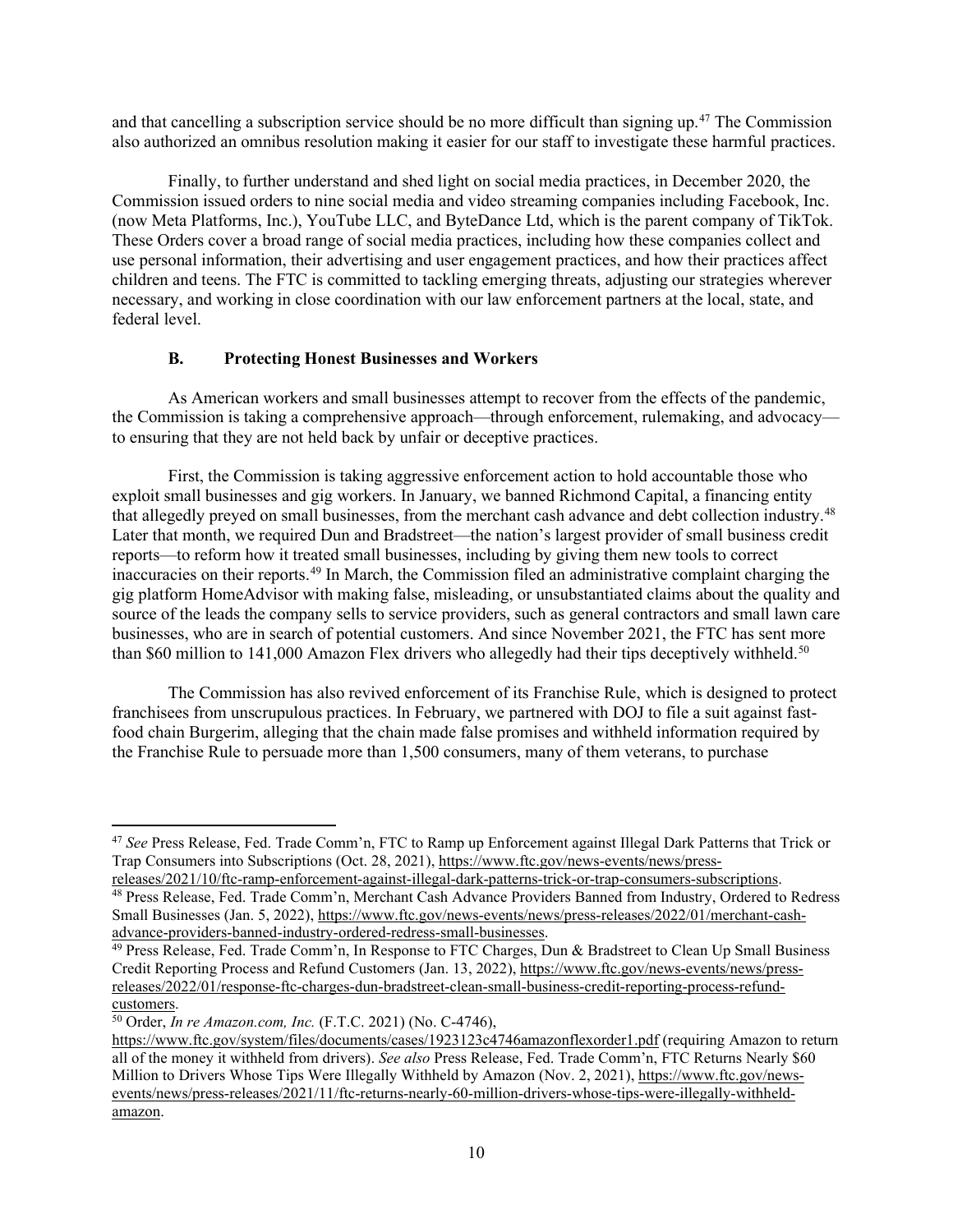franchises.[51](#page-10-0) We have also taken steps to make it easier for franchisees to file complaints with the Commission.

 announced that it was resurrecting its Penalty Offense Authority to deter illegal practices market-wide and to protect consumers from scams that prey on economic precarity. The Penalty Offense Authority than a consent.<sup>[52](#page-10-1)</sup> To trigger this authority, the FTC can send a Notice of Penalty Offenses outlining economy, putting them on notice that misleading money-making claims could lead to civil penalties.<sup>[53](#page-10-2)</sup> In addition to enforcement, the Commission is initiating efforts to ensure that bad actors across the marketplace pay a high price for preying on workers and small businesses. Last year, the Commission empowers the Commission to seek civil penalties of up to \$46,517 per violation if an entity engages in conduct that the Commission has previously found unfair or deceptive in an administrative order other conduct that the Commission has determined is unlawful. In October 2021, the Commission sent Notice of Penalty Offenses to more than 1,100 businesses, including dozens of companies operating in the gig

 as well as consumers. In February, the agency launched a rulemaking to address deceptive or unfair marketing using earnings claims.<sup>54</sup> If finalized, the rule would allow the FTC to recover redress for provide new protections for small businesses against telemarketing tricks and traps.<sup>[56](#page-10-5)</sup> The Commission is also considering rulemakings to better protect workers and small businesses, defrauded consumers, and seek steep penalties against any multilevel marketers, for-profit colleges, "gig economy" platforms, and other bad actors who prey on people's hopes for economic advancement.<sup>55</sup> And in April, the Commission proposed significant amendments to the Telemarketing Sales Rule that would

 Finally, to ensure we are taking a comprehensive approach to labor harms, we also forge law amicus brief in a class action suit by 7-Eleven franchisees in which we successfully argued that the FTC's Franchise Rule cannot be used to obviate state-imposed labor protections.<sup>57</sup> enforcement partnerships and engage in advocacy. We are coordinating closely with DOJ and the National Labor Relations Board over labor concerns, for example, and in December 2021, we filed an

# **C. Protecting Consumers from Fraud**

 through hidden fees, bogus claims about the income they can earn, and the training opportunities they can The FTC is taking action to stop unscrupulous actors from exploiting hard-working consumers

<span id="page-10-0"></span> 51 Press Release, Fed. Trade Comm'n, FTC Sues Burger Franchise Company That Targets Veterans and Others With False Promises and Misleading Documents (Feb. 8, 2022), [https://www.ftc.gov/news-events/news/press-](https://www.ftc.gov/news-events/news/press-releases/2022/02/ftc-sues-burger-franchise-company-targets-veterans-others-false-promises-misleading-documents)

<span id="page-10-1"></span>[releases/2022/02/ftc-sues-burger-franchise-company-targets-veterans-others-false-promises-misleading-documents.](https://www.ftc.gov/news-events/news/press-releases/2022/02/ftc-sues-burger-franchise-company-targets-veterans-others-false-promises-misleading-documents)<br><sup>52</sup> 15 U.S.C. § 45(m)(1)(B).<br><sup>53</sup> Press Release, Fed. Trade Comm'n, FTC Puts Businesses on Notice that False

<span id="page-10-2"></span>to Big Penalties (Oct. 26, 2021), https://www.ftc.gov/news-events/press-releases/2021/10/ftc-puts-businesses-notice-<br>false-money-making-claims-could-lead.

<span id="page-10-3"></span><sup>&</sup>lt;sup>54</sup> Press Release, Fed. Trade Comm'n, FTC Takes Action to Combat Bogus Money-Making Claims Used to Lure People into Dead-end Debt Traps (Feb. 17, 2022), [https://www.ftc.gov/news-events/news/press-](https://www.ftc.gov/news-events/news/press-releases/2022/02/ftc-takes-action-combat-bogus-money-making-claims-used-lure-people-dead-end-debt-traps)

<span id="page-10-4"></span> $\overline{55}$  Id. [releases/2022/02/ftc-takes-action-combat-bogus-money-making-claims-used-lure-people-dead-end-debt-traps.](https://www.ftc.gov/news-events/news/press-releases/2022/02/ftc-takes-action-combat-bogus-money-making-claims-used-lure-people-dead-end-debt-traps) 55 *Id.* 

<span id="page-10-5"></span><sup>56</sup> Press Release, Fed. Trade Comm'n, Federal Trade Commission Proposes Small Business Protections Against Telemarketing Tricks and Traps (Apr. 28, 2022), [https://www.ftc.gov/news-events/news/press-](https://www.ftc.gov/news-events/news/press-releases/2022/04/federal-trade-commission-proposes-small-business-protections-against-telemarketing-tricks-traps)

<span id="page-10-6"></span>[releases/2022/04/federal-trade-commission-proposes-small-business-protections-against-telemarketing-tricks-traps.](https://www.ftc.gov/news-events/news/press-releases/2022/04/federal-trade-commission-proposes-small-business-protections-against-telemarketing-tricks-traps)<br><sup>57</sup> Press Release, Fed. Trade Comm'n, FTC Files Amicus Brief in Patel, v. 7-Eleven, Inc. (Dec. 6, 2021),

[https://www.ftc.gov/news-events/news/press-releases/2021/12/ftc-files-amicus-brief-patel-v-7-eleven-inc.](https://www.ftc.gov/news-events/news/press-releases/2021/12/ftc-files-amicus-brief-patel-v-7-eleven-inc)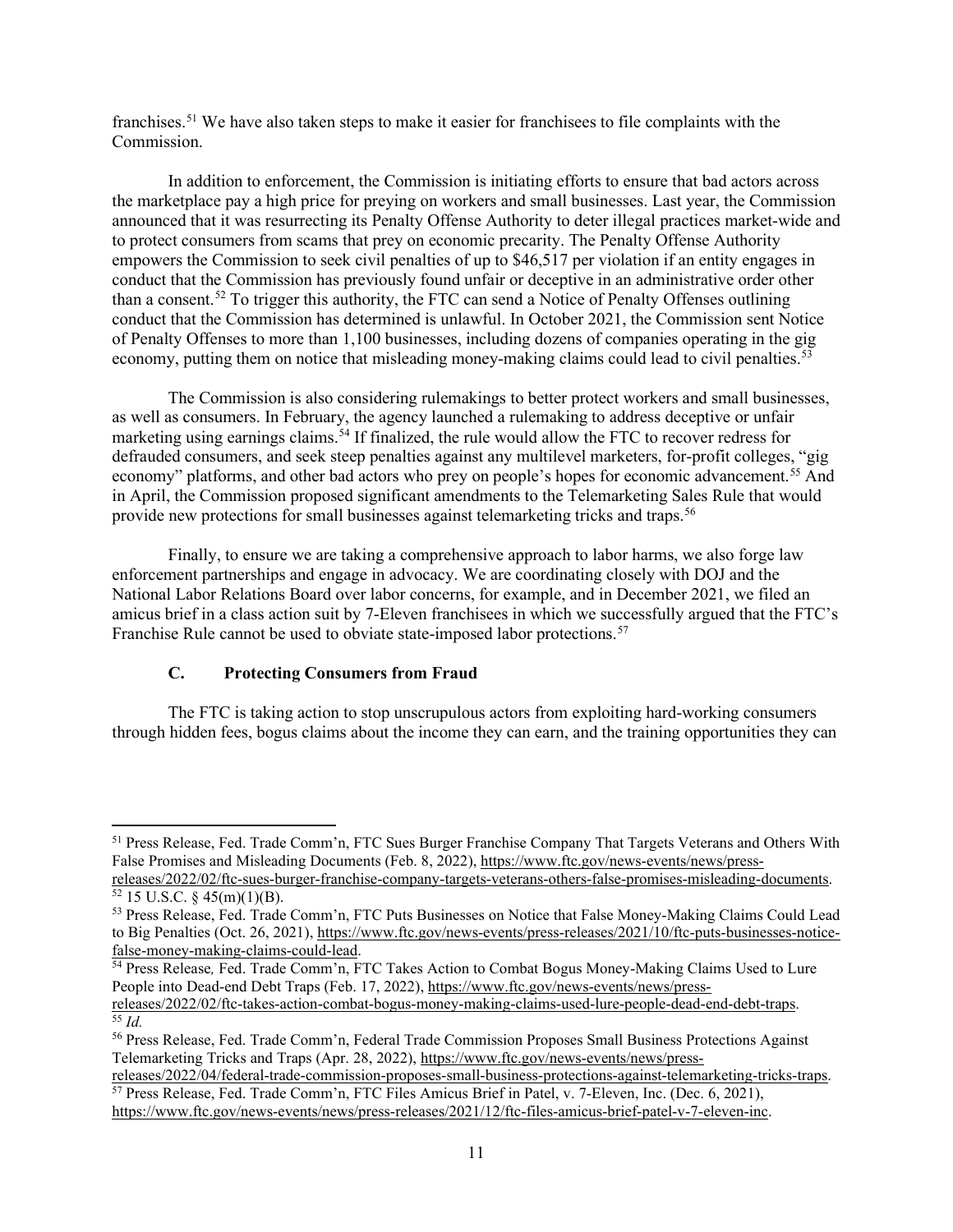receive from vocational schools. Consumers who are lured into these schemes can be driven deeply into debt and can be deprived of better opportunities.<sup>58</sup>

 Group with tacking illegal junk fees for unwanted "add-ons" onto customers' loans and discriminating against Black consumers by charging them more for financing.<sup>59</sup> Napleton paid a record-setting \$10 million to settle the case and is required to implement a fair lending program.<sup>60</sup> In February, Zurixx, LLC and its owners agreed to pay \$12 million in redress to settle charges by the FTC and the State of Utah that Last month, the FTC and the Illinois Attorney General charged the Ed Napleton Automotive they operated a massive real estate investment coaching scheme, using lavish false earnings claims to lure consumers into their scam. Similarly, in March, [RagingBull.com](https://RagingBull.com) and its co-founders agreed to pay \$2.425 million to settle charges that they marketed investment services with bogus earnings claims that harmed consumers, including immigrants and older adults, claiming that the pandemic was a great time to learn their secret trading techniques to make profits.<sup>61</sup>

already returned to DeVry students.<sup>65</sup> And last month, the FTC announced a settlement with St. James The Commission has also continued its long-fought efforts in protecting consumers from for-profit college fraud.<sup>[62](#page-11-4)</sup> In October, the FTC sent Penalty Offense Notices to 70 for-profit colleges regarding deceptive or misleading job and earning prospects.<sup>63</sup> In February of this year, the FTC worked with the U.S. Department of Education as they announced the cancellation of more than \$70 million in debt for defrauded DeVry students.<sup>64</sup> This was on top of more than \$100 million that the Commission has

<span id="page-11-0"></span> student loan debt accounted for approximately 10% of total household debt in the third quarter of 2021); *see also*  U.S. CENSUS BUREAU, COVID-19 ADDS TO ECONOMIC HARDSHIP OF THOSE MOST LIKELY TO HAVE STUDENT LOANS <sup>58</sup>*See, e.g.*, FED. RESERVE BANK OF N.Y., QUARTERLY REPORT ON HOUSEHOLD DEBT AND CREDIT (Nov. 2021), [https://www.newyorkfed.org/medialibrary/interactives/householdcredit/data/pdf/HHDC\\_2021Q3.pdf](https://www.newyorkfed.org/medialibrary/interactives/householdcredit/data/pdf/HHDC_2021Q3.pdf) (showing that (Aug. 18, 2021), https://www.census.gov/library/stories/2021/08/student-debt-weighed-heavily-on-millions-even-<br>before-pandemic.html (stating that "student loans are among the largest contributors to household debt").

<span id="page-11-1"></span><sup>&</sup>lt;sup>59</sup> Stipulated Order, FTC v. N. Am. Auto. Servs., Inc. (N.D. Ill. 2022) (No. 1:22-cv-01690),

[https://www.ftc.gov/system/files/ftc\\_gov/pdf/6-1%20Stipulated%20Order.pdf.](https://www.ftc.gov/system/files/ftc_gov/pdf/6-1%20Stipulated%20Order.pdf)

<span id="page-11-2"></span> $\overline{60}$   $\overline{Id}$ .

<span id="page-11-3"></span><sup>61</sup> Complaint, FTC v. [RagingBull.com,](https://RagingBull.com) LLC (D. Md. 2020) (No. 1:20-cv-03538),

https://www.ftc.gov/system/files/documents/cases/1 - complaint 1.pdf; Stipulated Order, FTC v. [RagingBull.com,](https://RagingBull.com) LLC (D. Md. 2022) (No. 1:20-cv-03538), [https://www.ftc.gov/system/files/ftc\\_gov/pdf/294-1\\_-](https://www.ftc.gov/system/files/ftc_gov/pdf/294-1_-_proposed_stipulated_final_order_as_to_rb_defendants.pdf)

 [\\_proposed\\_stipulated\\_final\\_order\\_as\\_to\\_rb\\_defendants.pdf.](https://www.ftc.gov/system/files/ftc_gov/pdf/294-1_-_proposed_stipulated_final_order_as_to_rb_defendants.pdf) 62 *See*, *e.g.*, Stipulated Order, FTC v. U. of Phoenix, Inc. (D. Ariz. 2019) (No. 2:19-cv-05772),

<span id="page-11-4"></span>https://www.ftc.gov/system/files/documents/cases/de 15 stipulated order for permanent injunction and monetar [y\\_judgment.pdf](https://www.ftc.gov/system/files/documents/cases/de_15_stipulated_order_for_permanent_injunction_and_monetary_judgment.pdf) (requiring the University of Phoenix and its parent company to pay \$191 million to resolve

 allegations that they deceptively touted job opportunities); Stipulated Order, FTC v. Career Educ. Corp., (N.D. Ill. 2019) (No. 1:19-cv-05739)[, https://www.ftc.gov/system/files/documents/cases/de\\_11\\_-](https://www.ftc.gov/system/files/documents/cases/de_11_-_stipulated_order_for_permanent_injunction.pdf)

[\\_stipulated\\_order\\_for\\_permanent\\_injunction.pdf](https://www.ftc.gov/system/files/documents/cases/de_11_-_stipulated_order_for_permanent_injunction.pdf) (providing \$30 million in redress to consumers deceived by post-

<span id="page-11-5"></span><sup>&</sup>lt;sup>63</sup> Press Release, Fed. Trade Comm'n, FTC Targets False Claims by For-Profit Colleges (Oct. 6, 2021), https://www.ftc.gov/news-events/press-releases/2021/10/ftc-targets-false-claims-profit-colleges.

<span id="page-11-6"></span><sup>&</sup>lt;sup>64</sup> Press Release, Fed. Trade Comm'n, FTC Enforcement Action Leads U.S. Dept. of Education to Forgive \$71.7 Million in Loans for Students Deceived by DeVry University (Feb. 16, 2022)[, https://www.ftc.gov/news](https://www.ftc.gov/news-events/news/press-releases/2022/02/ftc-enforcement-action-leads-us-dept-education-forgive-717-million-loans-students-deceived-devry)[events/news/press-releases/2022/02/ftc-enforcement-action-leads-us-dept-education-forgive-717-million-loans](https://www.ftc.gov/news-events/news/press-releases/2022/02/ftc-enforcement-action-leads-us-dept-education-forgive-717-million-loans-students-deceived-devry)[students-deceived-devry.](https://www.ftc.gov/news-events/news/press-releases/2022/02/ftc-enforcement-action-leads-us-dept-education-forgive-717-million-loans-students-deceived-devry)<br><sup>65</sup> Press Release, Fed. Trade Comm'n, DeVry University Agrees to \$100 Million Settlement with FTC (Dec. 15,

<span id="page-11-7"></span><sup>2016),</sup> [https://www.ftc.gov/news-events/news/press-releases/2016/12/devry-university-agrees-100-million](https://www.ftc.gov/news-events/news/press-releases/2016/12/devry-university-agrees-100-million-settlement-ftc)[settlement-ftc.](https://www.ftc.gov/news-events/news/press-releases/2016/12/devry-university-agrees-100-million-settlement-ftc)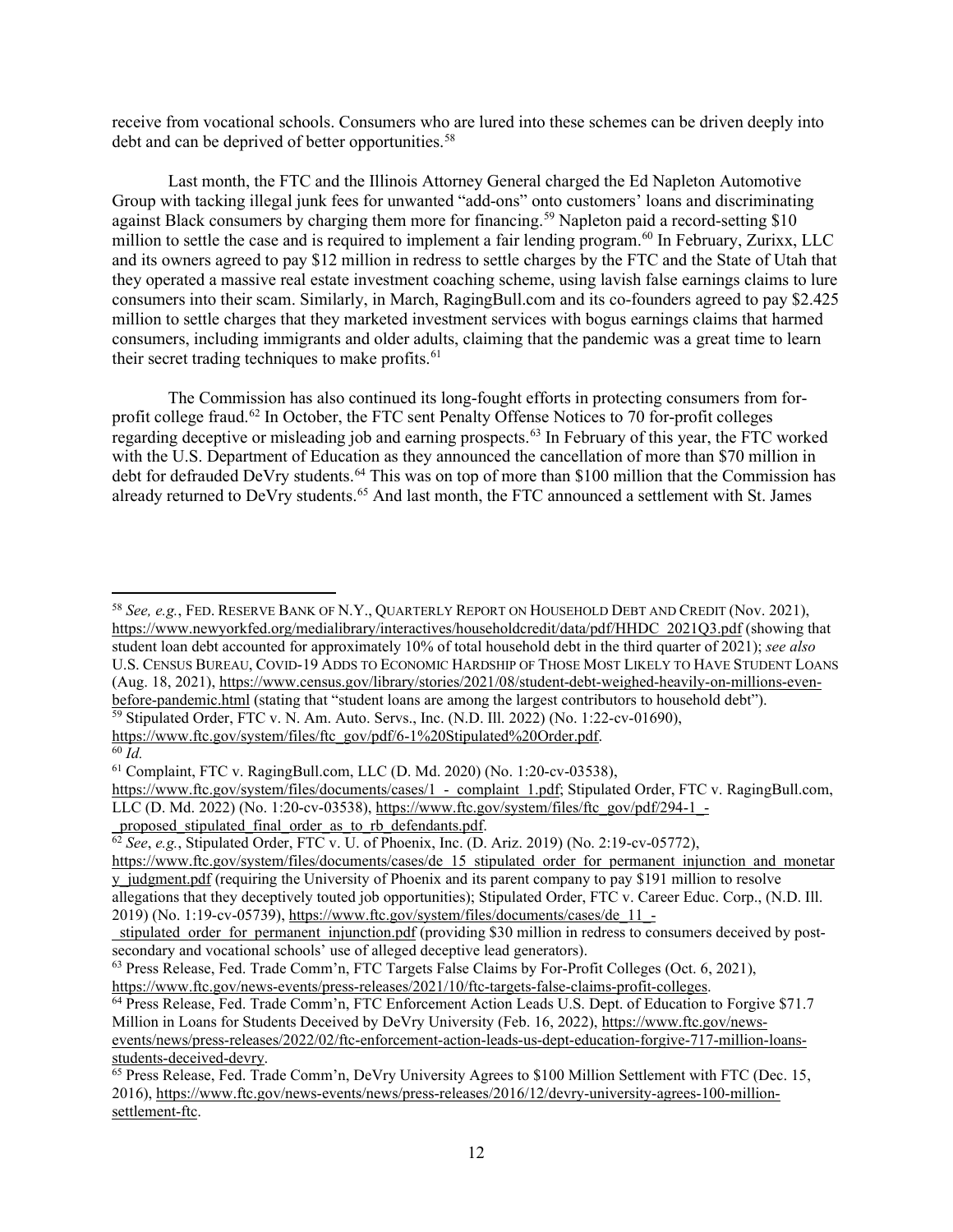Medical School that returned more than \$1 million to students in refunds and debt relief, while vindicating their rights under the Holder Rule.<sup>[66](#page-12-0)</sup>

 The Commission is also pursuing an aggressive new strategy to combat the long-running scourge Americans. But the number of business imposter reports, mostly driven by scammers pretending to be an of imposter scams. For years, scammers have falsely claimed that they are calling from the IRS, the Social Security Administration, or other offices or businesses to steal data and money from hard-working online retailer, soared during the pandemic—more than tripling between 2019 and 2021,<sup>[67](#page-12-1)</sup> and topping \$451 million in harm in  $2021$  alone.<sup>68</sup>

 In response to this alarming trend, the FTC launched an impersonator rulemaking to combat ensure that scammers will pay a penalty for defrauding consumers and allows the Commission to seek redress for those who have been harmed. government and business impersonation fraud.<sup>[69](#page-12-3)</sup> Codifying commonsense principles into rules helps

 misuse the label can now face steep civil penalties on top of injunctions and other relief. Last month, we its profits for mislabeling its products "Made in USA."[71](#page-12-5) We continue to carefully monitor the market for Scammers who cheat consumers and American workers can expect to face heavy consequences under the Likewise, deploying authority granted by Congress, the Commission is taking comprehensive action to protect the integrity of the "Made in America" label and crack down on scammers who would abuse it. Last year, we finalized a Rule regarding deceptive Made in America labels,  $\frac{70}{10}$  and those who brought our first action under the rule, requiring a manufacturer of batteries to pay a civil penalty of triple false "Made in America" claims, particularly for personal protective equipment and other vital goods. Commission's new rule.

 Finally, recognizing that deceptive and unfair practices may target and affect people from on its efforts to serve communities of color and protect older consumers through aggressive law enforcement, outreach and education, and research on reporting rates of different consumer issues to inform the FTC's work. The Serving Communities of Color staff report provided an update on the FTC's Commission could identify that the conduct targeted or disproportionately impacted communities of color different communities in unique ways, in October, the Commission issued two reports providing updates progress in the past five years, including bringing more than 25 enforcement actions in which the

<span id="page-12-0"></span><sup>66</sup> Press Release, Fed. Trade Comm'n, Federal Trade Commission Takes Action Against For-Profit Medical School for Using Deceptive Marketing to Lure Students (Apr. 15, 2022)[, https://www.ftc.gov/news-events/news/press](https://www.ftc.gov/news-events/news/press-releases/2022/04/federal-trade-commission-takes-action-against-profit-medical-school-using-deceptive-marketing-lure)[releases/2022/04/federal-trade-commission-takes-action-against-profit-medical-school-using-deceptive-marketing-](https://www.ftc.gov/news-events/news/press-releases/2022/04/federal-trade-commission-takes-action-against-profit-medical-school-using-deceptive-marketing-lure)

<span id="page-12-1"></span><sup>&</sup>lt;u>lure</u>.<br><sup>67</sup> Consumer Sentinel Network, FED. TRADE COMM'N, https://www.ftc.gov/enforcement/consumer-sentinel-network<br>(noting that 106,732 business imposter reports received in 2019, and 394,742 received in 2021) (last visi 2022).<br><sup>68</sup> Consumer Sentinel Network, FED. TRADE COMM'N (data on file with the FTC).

<span id="page-12-3"></span><span id="page-12-2"></span> (Dec. 16, 2021), [https://www.ftc.gov/news-events/press-releases/2021/12/ftc-launches-rulemaking-combat-sharp-](https://www.ftc.gov/news-events/press-releases/2021/12/ftc-launches-rulemaking-combat-sharp-spike-impersonation-fraud)<sup>69</sup> Press Release, Fed. Trade Comm'n, FTC Launches Rulemaking to Combat Sharp Spike in Impersonation Fraud

<span id="page-12-4"></span>[spike-impersonation-fraud.](https://www.ftc.gov/news-events/press-releases/2021/12/ftc-launches-rulemaking-combat-sharp-spike-impersonation-fraud)<br><sup>70</sup> Press Release, Fed. Trade Comm'n, FTC Issues Rule to Deter Rampant Made in USA Fraud (July 1, 2021),<br>https://www.ftc.gov/news-events/press-releases/2021/07/ftc-issues-rule-deter-rampant-made

<span id="page-12-5"></span><sup>&</sup>lt;sup>71</sup> Press Release, Fed. Trade Comm'n, FTC Enforces New Made in USA Rule against Lithionics and Owner Steven Tartaglia for Falsely Labeling Foreign-Made Batteries as American (Apr. 13, 2022), [https://www.ftc.gov/news](https://www.ftc.gov/news-events/news/press-releases/2022/04/ftc-enforces-new-made-usa-rule-against-lithionics-owner-steven-tartaglia-falsely-labeling-foreign)[events/news/press-releases/2022/04/ftc-enforces-new-made-usa-rule-against-lithionics-owner-steven-tartaglia](https://www.ftc.gov/news-events/news/press-releases/2022/04/ftc-enforces-new-made-usa-rule-against-lithionics-owner-steven-tartaglia-falsely-labeling-foreign)[falsely-labeling-foreign.](https://www.ftc.gov/news-events/news/press-releases/2022/04/ftc-enforces-new-made-usa-rule-against-lithionics-owner-steven-tartaglia-falsely-labeling-foreign)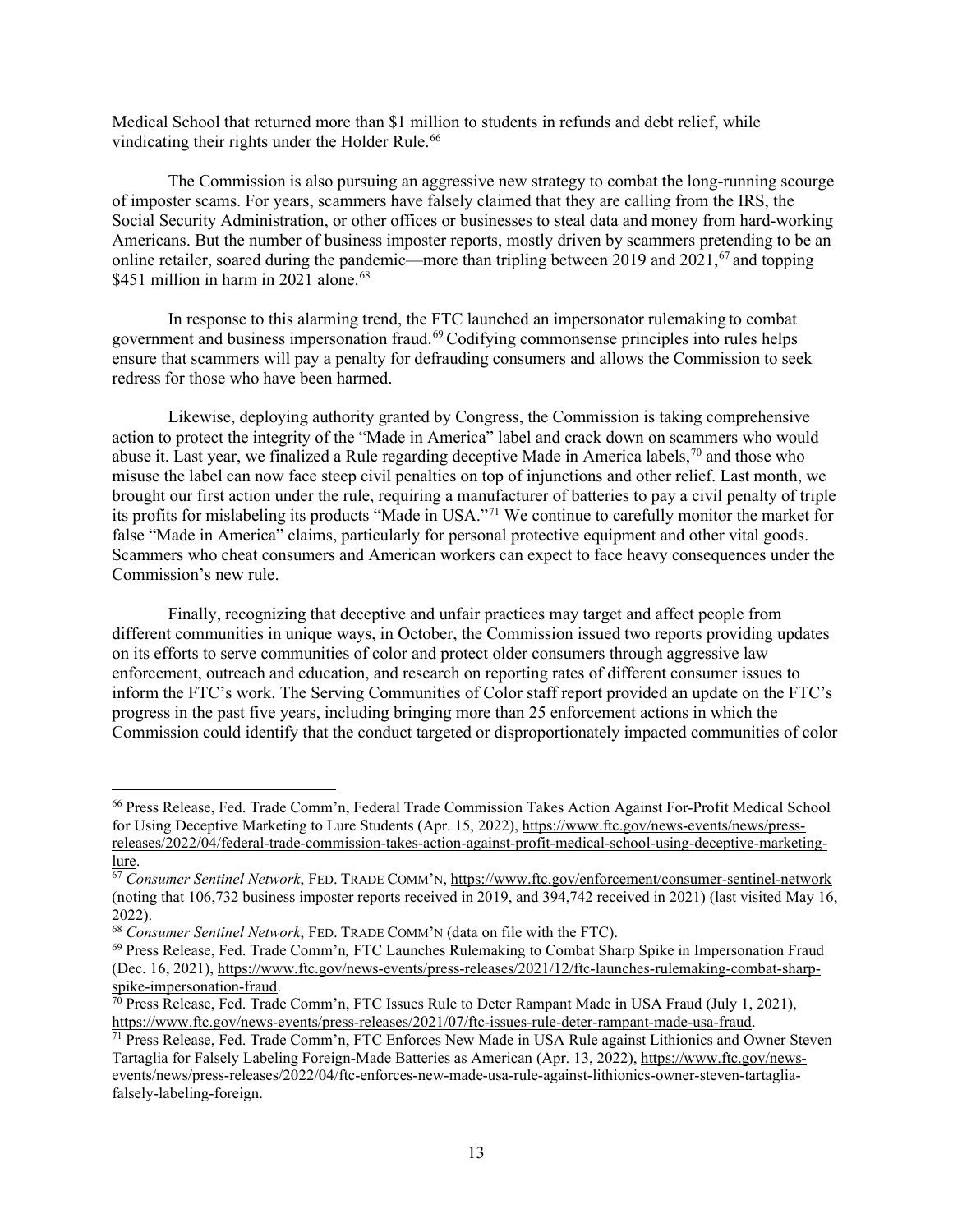and efforts to deliver consumer protection messages in an effective way.<sup>[72](#page-13-0)</sup> Likewise, the Commission's report to Congress on Protecting Older Consumers highlighted the FTC's efforts to protect older consumers through law enforcement actions, particularly scams related to the COVID-19 pandemic.<sup>[73](#page-13-1)</sup>

# **D. Fighting COVID Fraud**

 consumers. This month, for example, the FTC halted a bogus credit repair scheme for allegedly charging consumers for credit repair services of little to no value and convincing them to use their COVID-19 claims that their Earth Tea is clinically proven to treat, cure, and prevent COVID-19.<sup>[76](#page-13-4)</sup> These most recent The Commission has deployed its authority under the COVID-19 Consumer Protection Act<sup>74</sup> (CCPA) to ensure that bad actors face severe consequences for using the pandemic to prey on American governmental benefits to invest in a bogus business opportunity that was essentially starting their own bogus credit repair scheme.<sup>75</sup> In March, the FTC, jointly with the U.S. Department of Justice and the Food and Drug Administration, filed a lawsuit against B4B Earth Tea, LLC and related defendants for cases followed three CCPA cases filed last year.[77](#page-13-5)

claims,<sup>78</sup> illegal practices relating to sales of PPE<sup>79</sup> and sanitizing products,<sup>80</sup> and false claims targeting Even before the enactment of the CCPA, the FTC used Section 5 to challenge deceptive health

[https://www.ftc.gov/system/files/documents/cases/052-](https://www.ftc.gov/system/files/documents/cases/052-_gs_stipulated_order_for_permanent_injunction_and_monetary_judgment_as_to_defendant_stephen_meis.pdf)

<span id="page-13-8"></span>[https://www.ftc.gov/system/files/documents/cases/202\\_3136\\_zaappaaz\\_-\\_complaint.pdf.](https://www.ftc.gov/system/files/documents/cases/202_3136_zaappaaz_-_complaint.pdf) 80 *See*, *e.g.*, Complaint, FTC v. QYK Brands LLC, No. 8:20-cv-01431 (C.D. Cal. Aug. 4, 2020),

<span id="page-13-0"></span> $^{72}$  FTC, Serving Communities of Color: A Staff Report on The Federal Trade Commission's Efforts to ADDRESS FRAUD AND CONSUMER ISSUES AFFECTING COMMUNITIES OF COLOR (2021),

[https://www.ftc.gov/system/files/documents/reports/serving-communities-color-staff-report-federal-trade-](https://www.ftc.gov/system/files/documents/reports/serving-communities-color-staff-report-federal-trade-commissions-efforts-address-fraud-consumer/ftc-communities-color-report_oct_2021-508-v2.pdf)

<span id="page-13-1"></span>[commissions-efforts-address-fraud-consumer/ftc-communities-color-report\\_oct\\_2021-508-v2.pdf.](https://www.ftc.gov/system/files/documents/reports/serving-communities-color-staff-report-federal-trade-commissions-efforts-address-fraud-consumer/ftc-communities-color-report_oct_2021-508-v2.pdf)<br><sup>73</sup> FTC, PROTECTING OLDER CONSUMERS 2020 – 2021: A REPORT OF THE FEDERAL TRADE COMMISSION (2021), [https://www.ftc.gov/system/files/documents/reports/protecting-older-consumers-2020-2021-report-federal-trade-](https://www.ftc.gov/system/files/documents/reports/protecting-older-consumers-2020-2021-report-federal-trade-commission/protecting-older-consumers-report-508.pdf)

<span id="page-13-2"></span><sup>&</sup>lt;sup>74</sup> Pub. L. No. 116-260, 134 Stat. 1182, Division FF, Title XIV § 1401 (2020).<br><sup>75</sup> Complaint, *FTC v. Rando*, No 3:22-cv-0487-TJC-MCR (May 3, 2022),<br>https://www.ftc.gov/system/files/ftc\_gov/pdf/01%20-%20Complaint.pdf.

<span id="page-13-3"></span>

<span id="page-13-4"></span><sup>&</sup>lt;sup>76</sup> Complaint, *United States v. B4B Earth Tea LLC*, No. 22-CV-1159 (E.D.N.Y. Mar. 3, 2022),

 [https://www.ftc.gov/system/files/ftc\\_gov/pdf/us\\_v.\\_b4b\\_earth\\_tea\\_complaint\\_22cv1159.pdf.](https://www.ftc.gov/system/files/ftc_gov/pdf/us_v._b4b_earth_tea_complaint_22cv1159.pdf) 77 *See* Complaint, *United States v. Xlear, Inc*., No. 2:21-cv-00640 (D. Utah Oct. 28, 2021),

<span id="page-13-5"></span>

[https://www.ftc.gov/system/files/documents/cases/filed\\_complaint\\_xlear\\_v\\_jones\\_v.1.pdf;](https://www.ftc.gov/system/files/documents/cases/filed_complaint_xlear_v_jones_v.1.pdf) Complaint, *United States v. Nepute*, No. 4:21-cv-00437 (E.D. Mo. Apr. 15, 2021),

[https://www.ftc.gov/system/files/documents/cases/2023188eneputecomplaint\\_0.pdf;](https://www.ftc.gov/system/files/documents/cases/2023188eneputecomplaint_0.pdf) Complaint, *FTC v. Frank Romero dba Trend Deploy*, No. 5:21-cv-00343 (M.D. Fla. June 29, 2021),

<span id="page-13-6"></span> one defendant for over \$100,000. Complaint*, FTC v. Golden Sunrise Nutraceutical, Inc*., No. 1:20-cv-00540 (E.D. <sup>78</sup> For example, the Commission alleged that a company deceptively advertised a \$23,000 treatment plan as a scientifically-proven way to treat COVID-19, even after receiving a warning from the FTC, and recently settled with Cal. July 30, 2020), https://www.ftc.gov/system/files/documents/cases/202 3146 golden sunrise - complaint.pdf; Stipulated Order for Permanent Injunction and Monetary Judgment as to Defendant Stephen Meis, *FTC v. Golden Sunrise Nutraceutical, Inc.,* No. 1:20-cv-00540 (E.D. Cal. June 11, 2021),

<span id="page-13-7"></span>gs stipulated order for permanent injunction and monetary judgment as to defendant stephen meis.pdf.<br>
<sup>79</sup> See, e.g., Complaint, FTC v. [SuperGoodDeals.com,](https://SuperGoodDeals.com) Inc., No. 20-cv-3027 (E.D.N.Y. July 8, 2020),

 *Am. Screening, LLC*, No. 4:20-cv-1021 (E.D. Mo. Aug. 4, 2020), [https://www.ftc.gov/system/files/documents/cases/202\\_3135\\_supergooddeals\\_-\\_complaint.pdf;](https://www.ftc.gov/system/files/documents/cases/202_3135_supergooddeals_-_complaint.pdf) Complaint, *FTC v.* 

 *FTC v. Zaappaaz LLC*, No. 4:20-cv-02717 (S.D. Tex. Aug. 4, 2020), [https://www.ftc.gov/system/files/documents/cases/202\\_3158\\_american\\_screening\\_-\\_complaint.pdf;](https://www.ftc.gov/system/files/documents/cases/202_3158_american_screening_-_complaint.pdf) Complaint,

 [https://www.ftc.gov/system/files/documents/cases/202\\_3147\\_qyk\\_brands\\_-\\_complaint.pdf.](https://www.ftc.gov/system/files/documents/cases/202_3147_qyk_brands_-_complaint.pdf) *See also* Complaint,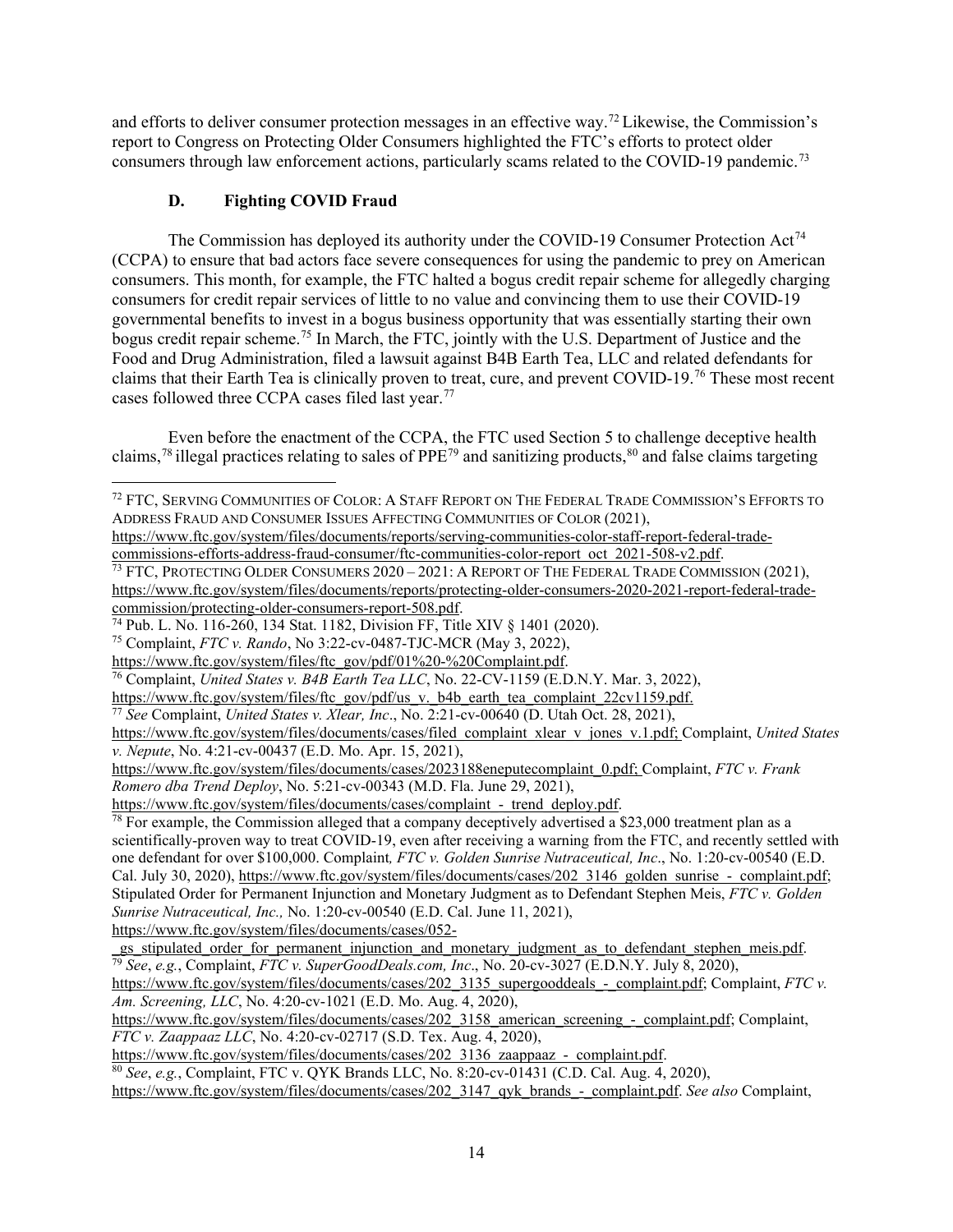The Commission won another victory against *American Screening, LLC*, where the court found that the firm and its principals made false promises to deliver PPE.<sup>83</sup> struggling small businesses that were seeking to submit applications for the Paycheck Protection Program.[81](#page-14-0) The Commission recently won victories in two of these cases. In *FTC v. QYK Brands LLC*, the court found that defendant companies and their principals violated the Mail Internet and Telephone Order Rule and Section 5 of the FTC Act by making false promises to quickly deliver PPE and unsubstantiated claims that their dietary supplement could prevent consumers from contracting the COVID 19 virus.<sup>[82](#page-14-1)</sup>

# **E. Truthfulness in National Advertising**

 complaint against Intuit Inc., the maker of the TurboTax tax filing software, for allegedly deceiving pollutants.<sup>87</sup> Ensuring that advertising is truthful and not misleading has long been one of the FTC's core missions, and this past year is no different. Last month, the Commission issued an administrative consumers with bogus advertisements pitching "free" tax filing that was not free for most taxpayers. [84](#page-14-3) In April, the FTC used its Penalty Offense Authority to seek \$5.5 million in civil penalties against Kohl's, Inc.<sup>[85](#page-14-4)</sup> and Walmart, Inc.,<sup>86</sup> alleging that the companies falsely marketed dozens of rayon textile products as bamboo and made deceptive environmental claims that the "bamboo" textiles were made using ecofriendly processes, when in reality, the processes use toxic chemicals and result in hazardous

 blocked negative reviews of its products from being posted on its website.[88](#page-14-7) *Fashion Nova* marked the In March, the Commission required a retailer to pay \$4.2 million to settle allegations that it FTC's first case involving a company's failure to post negative customer reviews. We also issued letters

 et al., No. 5:20-cv-02494 (N.D. Ohio Nov. 4, 2020), FTC v. One or More Unknown Parties Deceiving Consumers Into Making Purchases Through:<www.cleanyos.com>

[https://www.ftc.gov/system/files/documents/cases/complaint\\_w-a\\_filed.pdf.](https://www.ftc.gov/system/files/documents/cases/complaint_w-a_filed.pdf) The Commission obtained a federal court order that, while litigation proceeds, prohibits the defendants from making deceptive claims, suspends their deceptive websites, and bars them from using their websites to collect money from consumers. Preliminary Injunction, FTC v. One or More Unknown Parties Deceiving Consumers Into Making Purchases Through: <www.cleanyos.com>et al., No. 5:20-cv-02494 (N.D. Ohio Nov. 19, 2020),<br>https://www.ftc.gov/system/files/documents/cases/ftc v unknown preliminary injunction with att a.pdf.

<span id="page-14-0"></span><sup>&</sup>lt;sup>81</sup> Stipulated Final Order, *FTC v. Ponte Investments,*  $\overline{LLC}$ , (D.R.I. 2020) (No. 1:20-cv-00177),<br>https://www.ftc.gov/system/files/documents/cases/x200042 ponte inv - stipulated final order.pdf.

<span id="page-14-1"></span><sup>&</sup>lt;sup>82</sup> Order, *FTC v. QYK Brands LLC*, (C.D. Cal. 2022) (No. 8:20-cv-01431).<br><sup>83</sup> Order, *FTC v. Am. Screening*, LLC, (E.D. Mo. 2022) (No. 4:20-CV-1021).

<span id="page-14-2"></span>

<span id="page-14-3"></span><sup>&</sup>lt;sup>84</sup> Complaint, *In re Intuit Inc.*, No. 9408 (F.T.C. Mar. 28, 2022),<br>https://www.ftc.gov/system/files/ftc\_gov/pdf/D09408IntuitP3Complaint.pdf.

<span id="page-14-4"></span><sup>&</sup>lt;sup>85</sup> Complaint, *United States v. Kohl's Inc. f/k/a Kohl's Dep't Stores, Inc.*, No. 22-964 (D.D.C. Apr. 8, 2022), https://www.ftc.gov/system/files/ftc\_gov/pdf/2023171KohlsComplaint.pdf.

<span id="page-14-5"></span><sup>&</sup>lt;sup>86</sup> Complaint, *United States v. Walmart Inc.* (D.D.C. 2022) (No. 22-965), https://www.ftc.gov/system/files/ftc\_gov/pdf/2023173WalmartComplaint.pdf.

<span id="page-14-6"></span>Bogus Bamboo Marketing from Kohl's and Walmart (Apr. 8, 2022), [https://www.ftc.gov/news-events/news/press-](https://www.ftc.gov/news-events/news/press-releases/2022/04/ftc-uses-penalty-offense-authority-seek-largest-ever-civil-penalty-bogus-bamboo-marketing-kohls) $\frac{87 \text{ Press Release, Fed. Trade Comm}\n}{87 \text{ Press Release, Fed. Trade Comm}\n}$ . FTC Uses Penalty Offense Authority to Seek Largest-Ever Civil Penalty for [releases/2022/04/ftc-uses-penalty-offense-authority-seek-largest-ever-civil-penalty-bogus-bamboo-marketing-kohls.](https://www.ftc.gov/news-events/news/press-releases/2022/04/ftc-uses-penalty-offense-authority-seek-largest-ever-civil-penalty-bogus-bamboo-marketing-kohls) The district court entered the stipulated order against Walmart, resulting in a \$3 million penalty, the largest penalty in any of our environmental cases to date.

<span id="page-14-7"></span><sup>88</sup> Decision and Order, *In re Fashion Nova, LLC* (F.T.C. 2022) (No. C-4759),

[https://www.ftc.gov/system/files/ftc\\_gov/pdf/1923138C4759FashionNovaOrder\\_0.pdf.](https://www.ftc.gov/system/files/ftc_gov/pdf/1923138C4759FashionNovaOrder_0.pdf)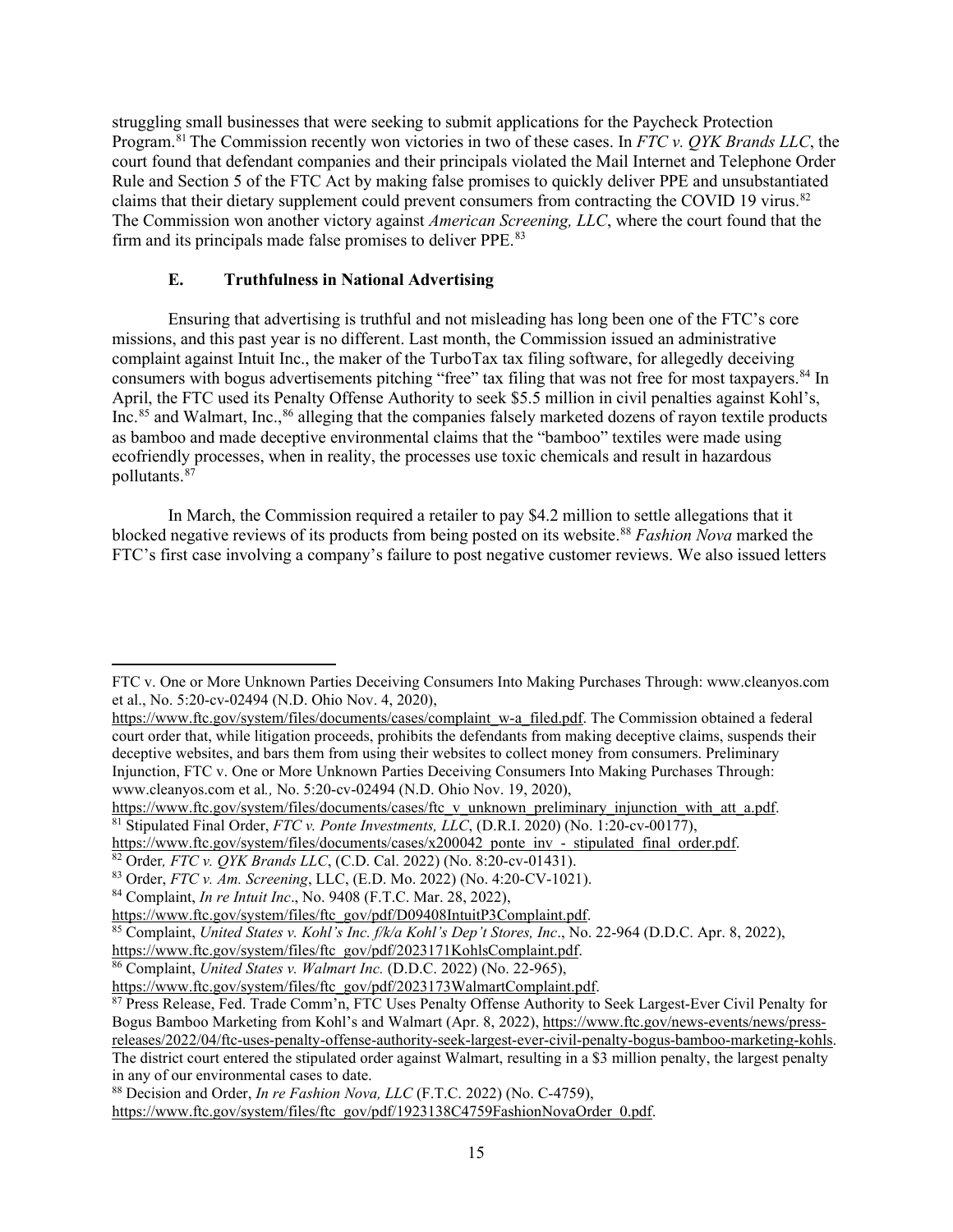to ten review management service companies, placing them on notice that avoiding the collection or publication of negative reviews violates the FTC Act.<sup>89</sup>

by a company executive—in violation of the FTC Act.<sup>90</sup> Finally, in another law enforcement action challenging online reviews, Vision Path, Inc., which offers direct-to-consumer Hubble contact lenses, agreed to pay penalties and redress totaling \$3.5 million to resolve charges that it violated prescription requirements under the Contact Lens Rule and failed to disclose that many customer reviews were written by compensated reviewers and, in at least one instance,

### <span id="page-15-0"></span>**F. Repair Restrictions**

technology than ever before.<sup>[93](#page-15-5)</sup> And, the burden of repair restrictions may fall more heavily on communities of color and lower-income communities.<sup>94</sup> Repair restrictions—practices that have the effect of limiting consumers' ability to repair products they own—have made consumer products more difficult to fix and maintain.<sup>[91](#page-15-3)</sup> Repairs today often require specialized tools, difficult-to-obtain parts, and access to proprietary diagnostic software.<sup>92</sup> The effects of these restrictions have been exacerbated during the pandemic as consumers have relied more heavily on

 restrictions harm consumers and competition. In May 2021, the Commission submitted a report to Commission found that, based on a review of the comments and research submitted, as well as materials for repair restrictions.<sup>[96](#page-15-8)</sup> Accordingly, the Commission has been taking a careful look at the ways in which repair Congress, entitled Nixing the Fix: An FTC Report to Congress on Repair Restrictions.<sup>95</sup> In the report, the presented during a July 2019 workshop, there was scant evidence to support manufacturers' justifications

 practices that make it difficult for consumers to repair their products or use independent repair providers to make the repairs for them.<sup>97</sup> The policy statement makes clear that the Commission will prioritize In July 2021, the Commission unanimously issued a policy statement aimed at manufacturers'

<span id="page-15-2"></span>

<span id="page-15-1"></span> addition, in October 2021, the agency also sent Notices of Penalty Offenses to more than 700 advertisers and (Oct. 13, 2021), [https://www.ftc.gov/news-events/press-releases/2021/10/ftc-puts-hundreds-businesses-notice-about-](https://www.ftc.gov/news-events/press-releases/2021/10/ftc-puts-hundreds-businesses-notice-about-fake-reviews-other)89 Press Release, Fed. Trade Comm'n, Fashion Nova will Pay \$4.2 Million as part of Settlement of FTC Allegations it Blocked Negative Reviews of Products (Jan. 25, 2022)[, https://www.ftc.gov/news-events/news/press](https://www.ftc.gov/news-events/news/press-releases/2022/01/fashion-nova-will-pay-42-million-part-settlement-ftc-allegations-it-blocked-negative-reviews)[releases/2022/01/fashion-nova-will-pay-42-million-part-settlement-ftc-allegations-it-blocked-negative-reviews.](https://www.ftc.gov/news-events/news/press-releases/2022/01/fashion-nova-will-pay-42-million-part-settlement-ftc-allegations-it-blocked-negative-reviews) In consumer product companies regarding fake reviews and other misleading endorsements. Press Release, Fed. Trade Comm'n, FTC Puts Hundreds of Businesses on Notice about Fake Reviews and Other Misleading Endorsements [fake-reviews-other.](https://www.ftc.gov/news-events/press-releases/2021/10/ftc-puts-hundreds-businesses-notice-about-fake-reviews-other) 90 Complaint, *United States v. Vision Path, Inc*. (D.D.C. 2022) (No. 1:22-cv-00176),

 [https://www.ftc.gov/system/files/documents/cases/complaint\\_filed.pdf;](https://www.ftc.gov/system/files/documents/cases/complaint_filed.pdf) Stipulated Final Order, *United States v. Vision Path, Inc.* (D.D.C. 2022) (No. 1:22-cv-00176),

<span id="page-15-3"></span>

 [https://www.ftc.gov/system/files/documents/cases/stipulated\\_order\\_filed.pdf.](https://www.ftc.gov/system/files/documents/cases/stipulated_order_filed.pdf) 91 *See generally* FTC, NIXING THE FIX: AN FTC REPORT TO CONGRESS ON REPAIR RESTRICTIONS (2021),

https://www.ftc.gov/system/files/documents/reports/nixing-fix-ftc-report-congress-repair-<br>restrictions/nixing the fix report final 5521 630pm-508 002.pdf [hereinafter Nixing the Fix Report].

<span id="page-15-6"></span><span id="page-15-5"></span> $^{93}$  *Id.* at 4.<br> $^{94}$  *Id.* at 3-4.

<span id="page-15-7"></span>

<span id="page-15-9"></span><span id="page-15-8"></span>

<span id="page-15-4"></span><sup>&</sup>lt;sup>92</sup> *Id.* at 17-19.<br><sup>93</sup> *Id.* at 4.<br><sup>94</sup> *Id.* at 3-4.<br><sup>95</sup> NIXING THE FIX REPORT, *supra* not[e 91.](#page-15-0)<br><sup>96</sup> *Id.* at 6.<br><sup>97</sup> Policy Statement of the Federal Trade Commission on Repair Restrictions Imposed by Mfrs. and Sell 2021),

https://www.ftc.gov/system/files/documents/public\_statements/1592330/p194400repairrestrictionspolicystatement.p [df.](https://www.ftc.gov/system/files/documents/public_statements/1592330/p194400repairrestrictionspolicystatement.pdf)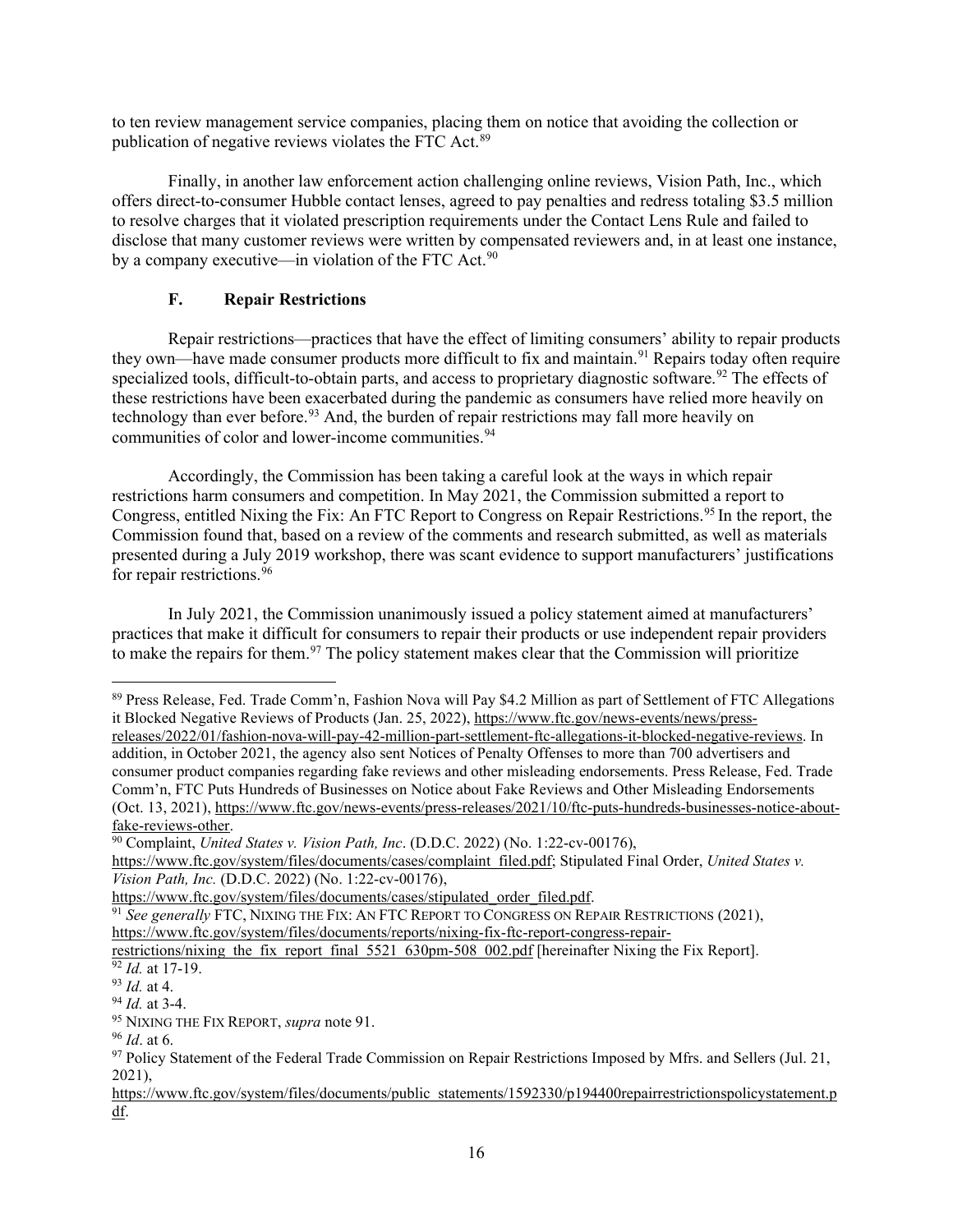consumers' ability to repair products on their own and ensure that independent repairers have a chance to compete. I am also pleased to see that certain firms have announced new initiatives that they assert will ready to hold companies accountable for imposing unlawful repair restrictions on consumers. investigations involving unlawful repair restrictions and devote more enforcement resources to combat such unlawful practices.<sup>[98](#page-16-0)</sup> In addition, I am encouraged by legislative efforts that seek to expand increase repair options. Time will tell if those initiatives hold true to promise, and the Commission stands

### **G. Unwanted Calls**

 these calls: aggressive law enforcement, initiatives to spur technological solutions, and robust consumer Unwanted calls are a significant source of consumer reports to the FTC. These calls repeatedly disturb consumers' privacy and frequently market fraudulent goods and services that cause significant economic harm. In FY 2021, the FTC received more than 5 million complaints about unwanted calls, including 3.4 million reports about robocalls.<sup>[99](#page-16-1)</sup> The Commission uses every tool at its disposal to combat and business outreach.

 be responsible for placing billions of unwanted telemarketing calls to consumers. We have also collected over \$293 million in civil penalties and equitable monetary relief from these violators. In cases where perpetrators ran telemarketing scams, the FTC has obtained court orders shutting down these businesses and freezing their remaining assets so that those funds could be returned to consumers. Most recently, in The FTC has filed 154 enforcement actions against 520 companies and 418 individuals alleged to August 2021 and January 2022, the FTC obtained orders from the Central District of California requiring two Voice-over-Internet Protocol (VoIP) service providers to turn over information that the agency is seeking as part of ongoing investigations into potentially illegal robocalls.<sup>100</sup> In a third action, the FTC recently stopped a VoIP provider from facilitating illegal telemarketing robocalls, including scams relating to the pandemic. $101$ 

# **H. Consumer Education and Outreach**

 The Commission augments its law enforcement actions with education campaigns and resources Increasingly, these efforts include a focus on fighting frauds and scams exploiting digital platforms and to help consumers avoid the latest scams and inform businesses about where the FTC draws the line. other tools to target historically underserved communities.

 about issues affecting these communities. Using this input from various communities, and leveraging Congressional funding from the American Rescue Plan, the FTC has placed multilingual anti-fraud messaging into targeted print and radio markets that serve Asian-American, Black, Latino, and Tribal communities. These campaigns emphasize topics related to the COVID-19 pandemic, including scams The FTC has actively extended its outreach to historically underserved communities to learn

<span id="page-16-3"></span> Illegal Telemarketing Robocalls, Including Scams Relating to the Pandemic (Apr. 26, 2022), [https://www.ftc.gov/system/files/ftc\\_gov/pdf/xcastorderacceptingfindingandrecommendations.pdf.](https://www.ftc.gov/system/files/ftc_gov/pdf/xcastorderacceptingfindingandrecommendations.pdf)<br><sup>101</sup> Press Release, Fed. Trade Comm'n, FTC Takes Action to Stop Voice over Internet Provider from Facilitating

[https://www.ftc.gov/news-events/news/press-releases/2022/04/ftc-takes-action-stop-voice-over-internet-provider](https://www.ftc.gov/news-events/news/press-releases/2022/04/ftc-takes-action-stop-voice-over-internet-provider-facilitating-illegal-telemarketing-robocalls)[facilitating-illegal-telemarketing-robocalls.](https://www.ftc.gov/news-events/news/press-releases/2022/04/ftc-takes-action-stop-voice-over-internet-provider-facilitating-illegal-telemarketing-robocalls)

 98 *Id.* 

<span id="page-16-1"></span><span id="page-16-0"></span><sup>&</sup>lt;sup>99</sup> FTC, DO NOT CALL REGISTRY DATA BOOK 2021 (2021),

https://www.ftc.gov/system/files/documents/reports/national-do-not-call-registry-data-book-fiscal-year-<br>2021/dnc data book 2021.pdf (Complaint Figures for FY 2021).

<span id="page-16-2"></span><sup>&</sup>lt;sup>100</sup> Order to Show Cause, *FTC v. Deltracon Inc.*, No. 8:21-mc-25 (C.D. Cal. 2021)

[https://www.ftc.gov/system/files/ftc\\_gov/pdf/deltracon\\_ecf\\_07\\_-\\_order\\_to\\_show\\_cause\\_0.pdf;](https://www.ftc.gov/system/files/ftc_gov/pdf/deltracon_ecf_07_-_order_to_show_cause_0.pdf) Order, *FTC v. XCast Labs, Inc*., (C.D. Cal. 2022) (No. 2:21-mc-1026),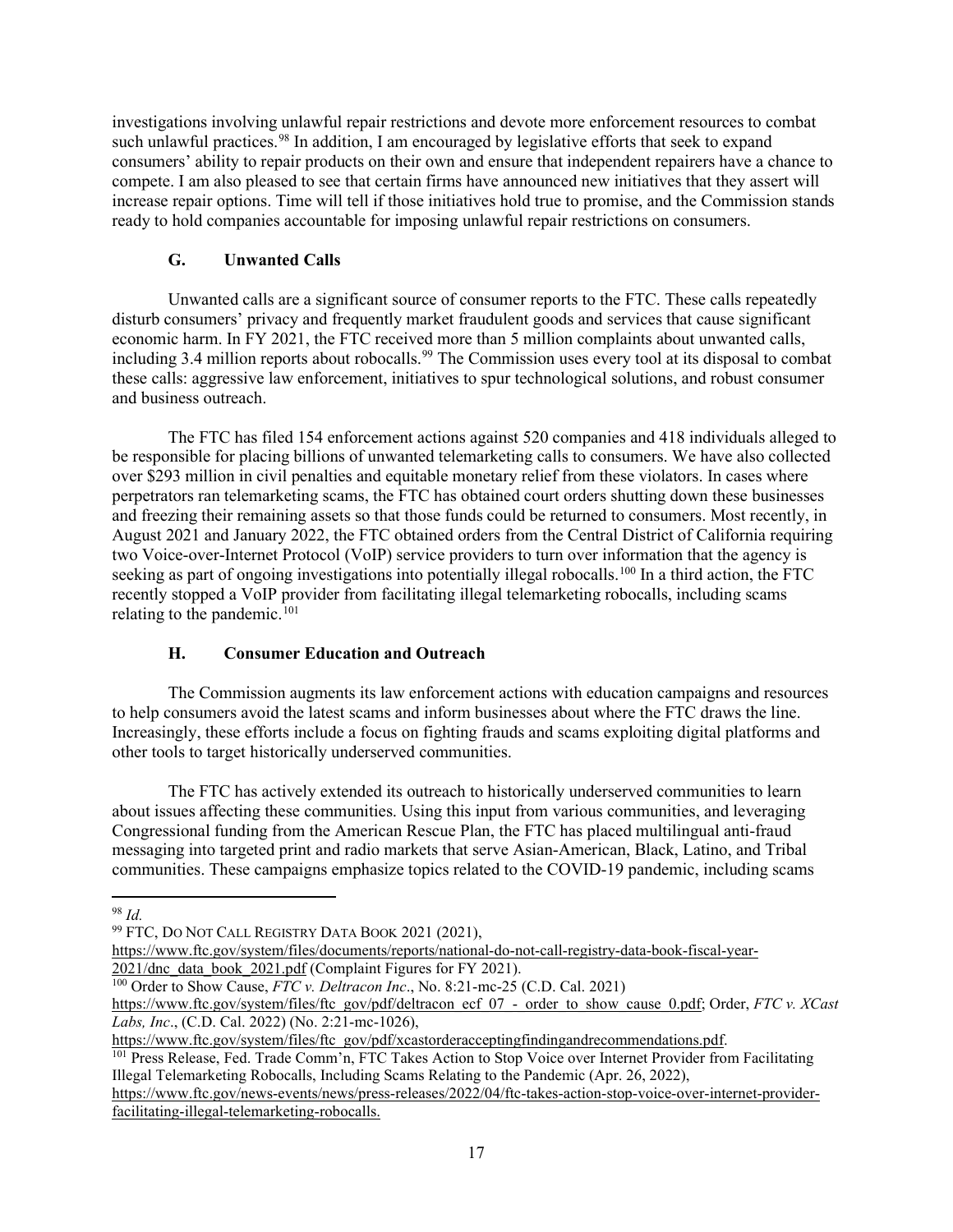related to employment and business opportunities, health products and claims, and auto buying and financing.

 highlighted how older adults can avoid gift card, romance, government impersonator, and sweepstakes scams, an event that attracted more than 32,000 participants from across the country. The FTC also Companion, Foster Grandparent, and RSVP programs. Working with partners is key to reaching diverse audiences at the grassroots level. For example, reaching older people is an ongoing effort, and AARP is a long-time partner in helping the agency achieve its goals. The FTC regularly participates in AARP tele-townhalls, including a recent event that recently shared print resources with 1,300 AmeriCorps Senior project directors nationwide, which they, in turn, shared at in-service trainings with 200,000 community level older adult volunteers with the Senior

 community colleges, credit unions, legal services, and local law enforcement—as well as through mainstream Spanish-language media – to better serve Spanish-speaking and other language speaking audiences. Meanwhile, to reach rural communities and others who lack reliable internet access, the FTC The Commission also has long worked to reach non-native English speakers, especially through ethnic media. In addition, the FTC regularly engages with partners through libraries, schools and mailed post cards to nearly a quarter of a million people and delivered letters to community health professionals in 5,000 rural and urban clinics to help people avoid COVID-related fraud.

### **IV. MARKET INQUIRIES, STUDIES, AND RESEARCH**

 emerging market trends and business practices. The agency continues to harness this tool to examine economic conditions and deepen our understanding of key trends. The FTC also has a mission to research and study markets to ensure we are keeping up with

For example, in December 2021 the Commission voted to initiate a study into supply chain disruptions.<sup>102</sup> Specifically, the agency ordered nine large retailers, wholesalers, and consumer good suppliers to provide detailed information that will help the FTC shed light on the causes behind ongoing supply chain disruptions in the U.S. economy. In addition to better understanding the reasons behind the disruptions, the study will examine whether supply chain disruptions are leading to specific bottlenecks, shortages, anticompetitive practices, or contributing to rising consumer prices.

 understanding of large technology firms' acquisition activity, including how these firms report their [Amazon.com](https://Amazon.com), Apple, Facebook, and Microsoft), requiring them to provide information about prior the systemic nature of the acquisition strategies of digital platforms. The report captures the extent to The Commission also previously examined past unreported acquisitions to help deepen our transactions to the federal antitrust agencies, and whether large tech companies are making potentially anticompetitive acquisitions of nascent or potential competitors that fall below HSR filing thresholds.<sup>103</sup> Launched in February 2020, the Commission issued Special Orders to five large tech firms (Alphabet, acquisitions not previously reported to the antitrust agencies under the HSR Act.[104](#page-17-2) At an open Commission Meeting in September 2021, FTC staff presented a report of their findings that highlighted which these firms have devoted tremendous resources to acquiring start-ups, patent portfolios, and entire

<span id="page-17-0"></span><sup>&</sup>lt;sup>102</sup> Press Release, Fed. Trade Comm'n, FTC Launches Inquiry into Supply Chain Disruptions (Nov. 29, 2021), [https://www.ftc.gov/news-events/news/press-releases/2021/11/ftc-launches-inquiry-supply-chain-disruptions.](https://www.ftc.gov/news-events/news/press-releases/2021/11/ftc-launches-inquiry-supply-chain-disruptions)<br><sup>103</sup> Press Release, Fed. Trade Comm'n, FTC to Examine Past Acquisitions by Large Technology Companies (Feb.

<span id="page-17-1"></span><sup>11, 2020),</sup> [https://www.ftc.gov/news-events/news/press-releases/2020/02/ftc-examine-past-acquisitions-large](https://www.ftc.gov/news-events/news/press-releases/2020/02/ftc-examine-past-acquisitions-large-technology-companies.)technology-companies.

<span id="page-17-2"></span> $104$  *Id.*